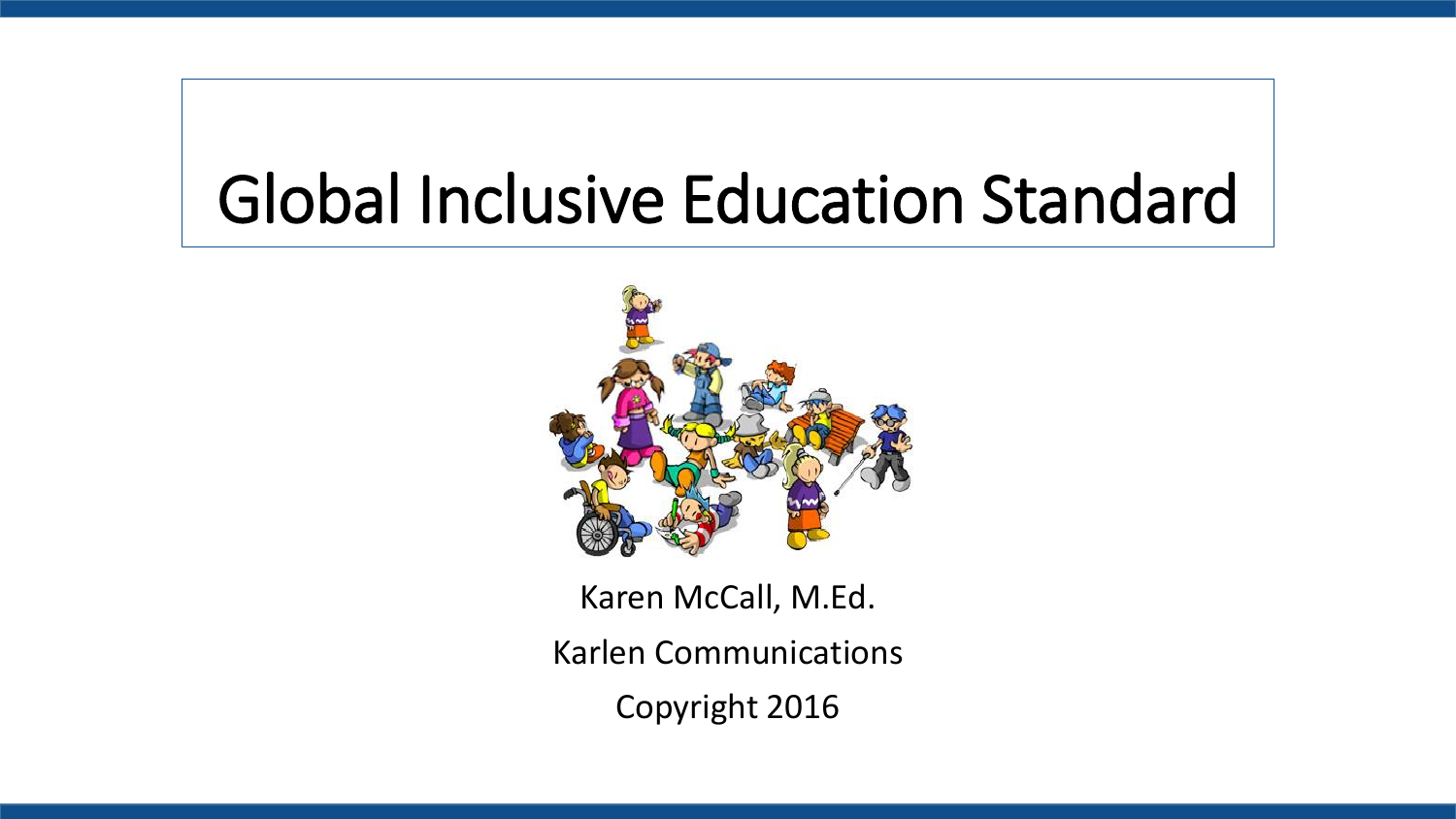

#### Title Slide Image Acknowledgement

• The image on the title slide is of a group of children with and without disabilities. The image is from the website Orientación Andújar.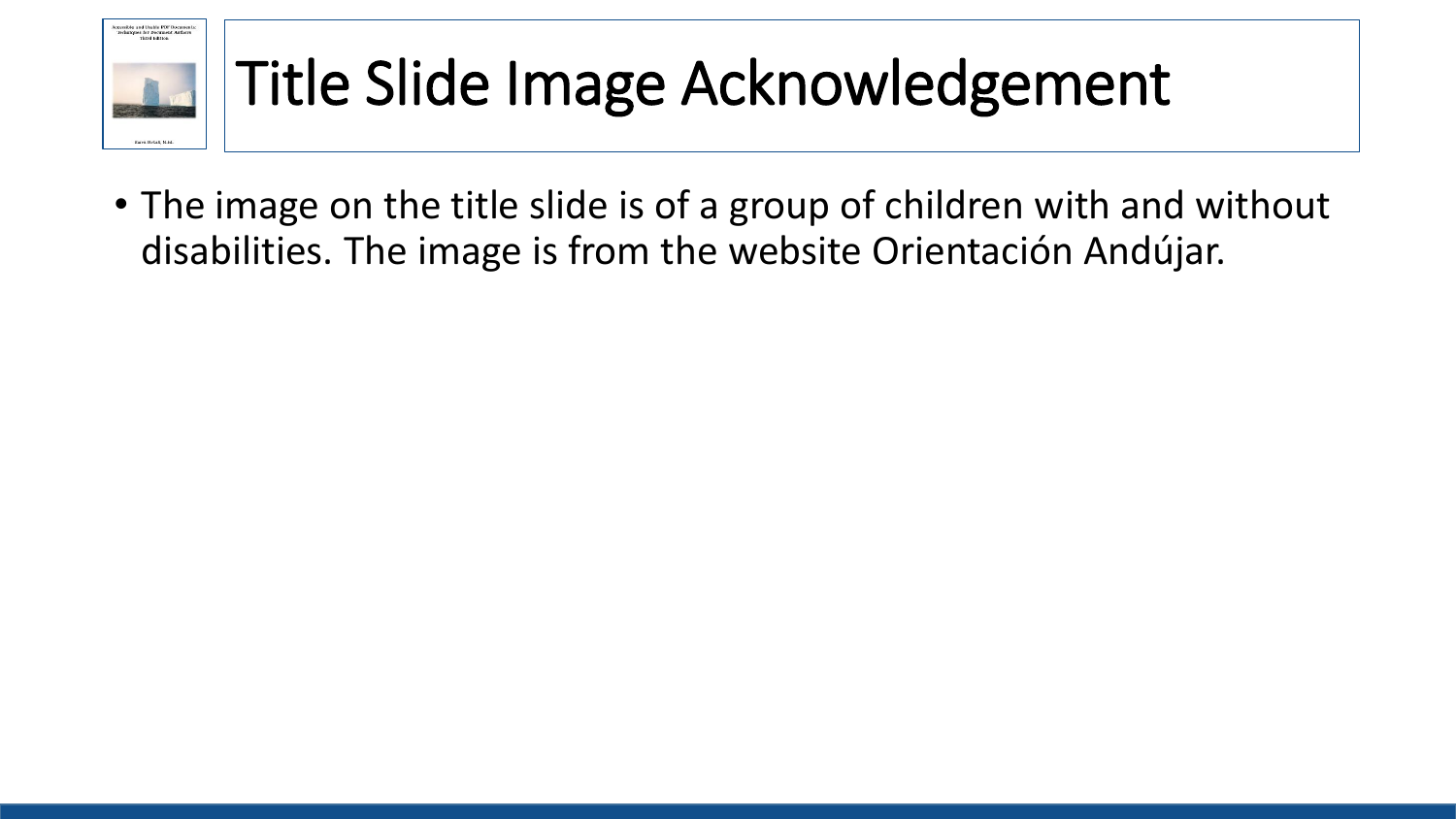

#### Remember 2009?

- I first raised this issue in a discussion paper about the Accessibility for Ontarians with Disabilities Act and proposed significant changes to the proposed Integrated Accessibility Standards Regulations:
	- Information Communications, Employment, Transportation, Open Spaces.
- If we don't begin global education reform toward inclusive education where we mandate the procurement of accessible learning tools, prevent the individual teachers from using "I found this on the Internet" tools and mandating that anything produced in any learning environment must be accessible, then:
- We will continue to graduate employees that will require education from companies that must meet legislative standards for inclusion.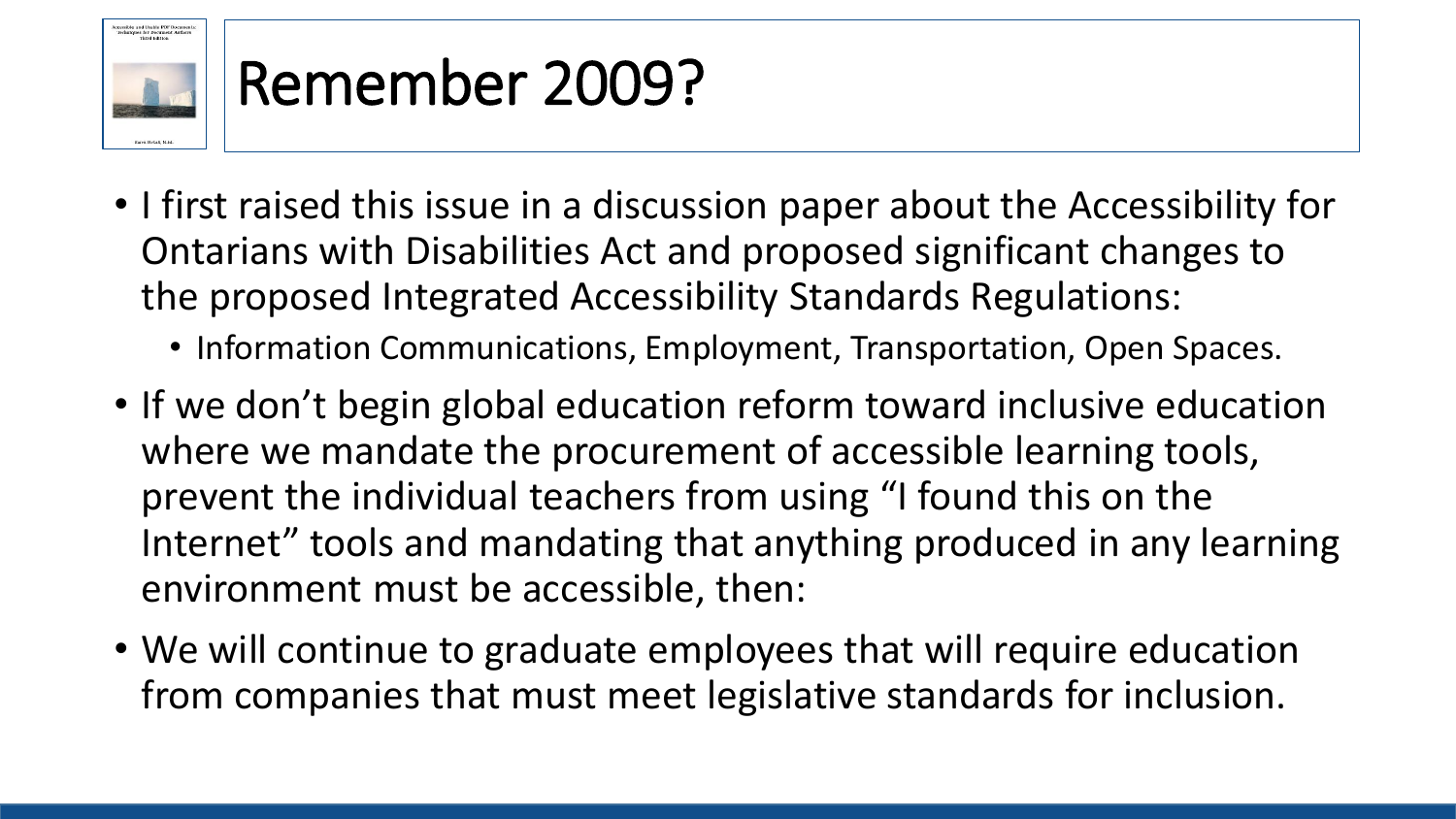

#### Everyone is at a Disadvantage!

- We perpetuate accommodated for and integrated education which keeps those of us with disabilities on the periphery of society.
- Accommodation is the norm instead of the exception.
- ALL students graduate without the skills they need to succeed in a competitive global economy.
- What this does is shift the "cost" of inclusive design and inclusive communities to the corporate sector instead of in primary, secondary and tertiary education.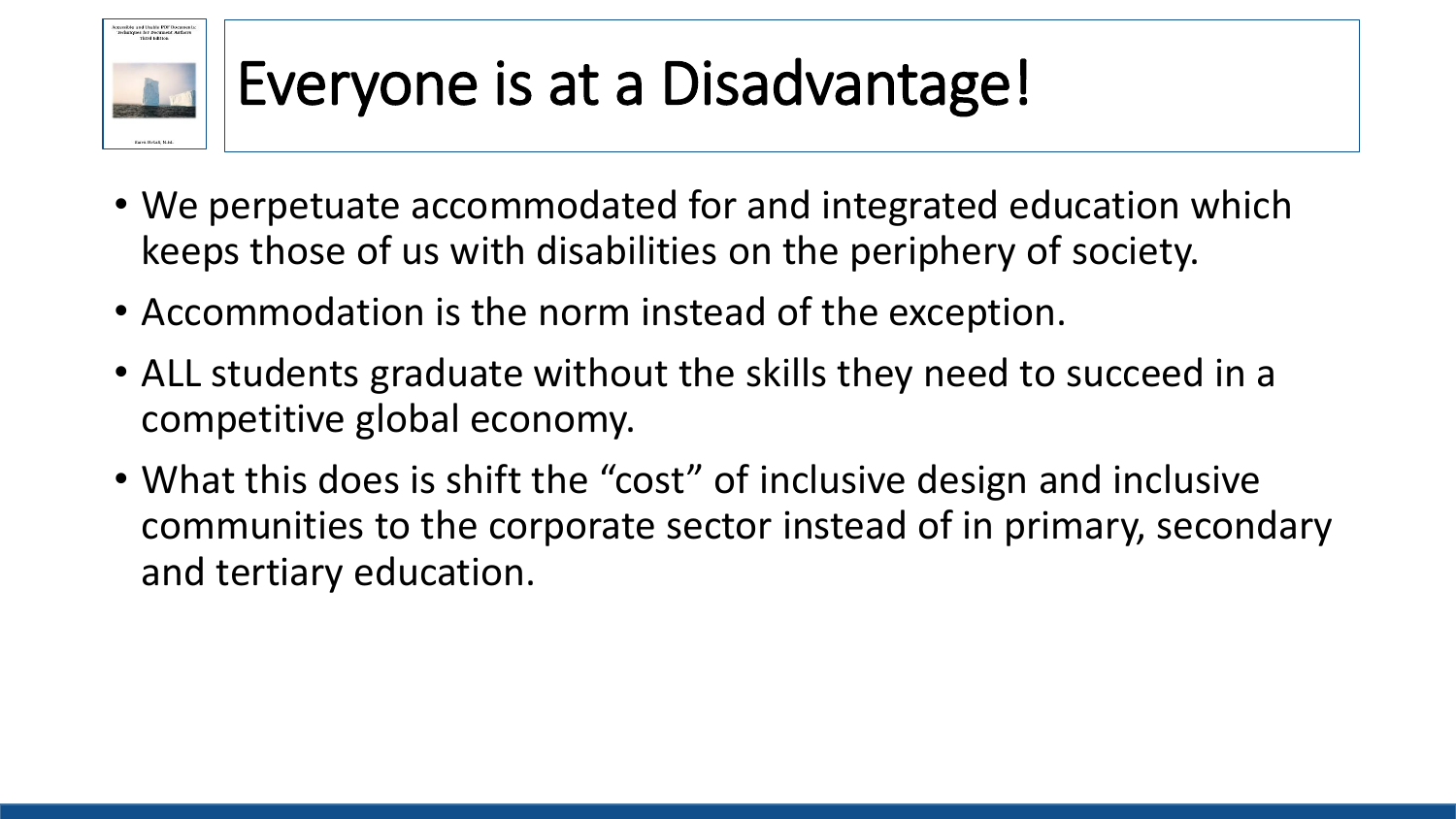

#### Check the Data

- Modest estimates of 1 Billion people with disabilities in the world.
- Estimates are anywhere from 1 in 7 to 1 in 4 people have disabilities.
	- Estimates of seniors age 55-64 are 2 in 5 have disabilities.
	- For seniors 65+ the estimates are 1 in 2 have a disability.
- In the US, 79 BILLION \$\$\$\$\$ are spent on ICT per YEAR!
	- Access Board presentation to the Zero Project Conference 2016.
	- This does not include the billions of \$\$\$ spent on textbooks and course packs.
	- We have the purchasing power.
- What are we waiting for?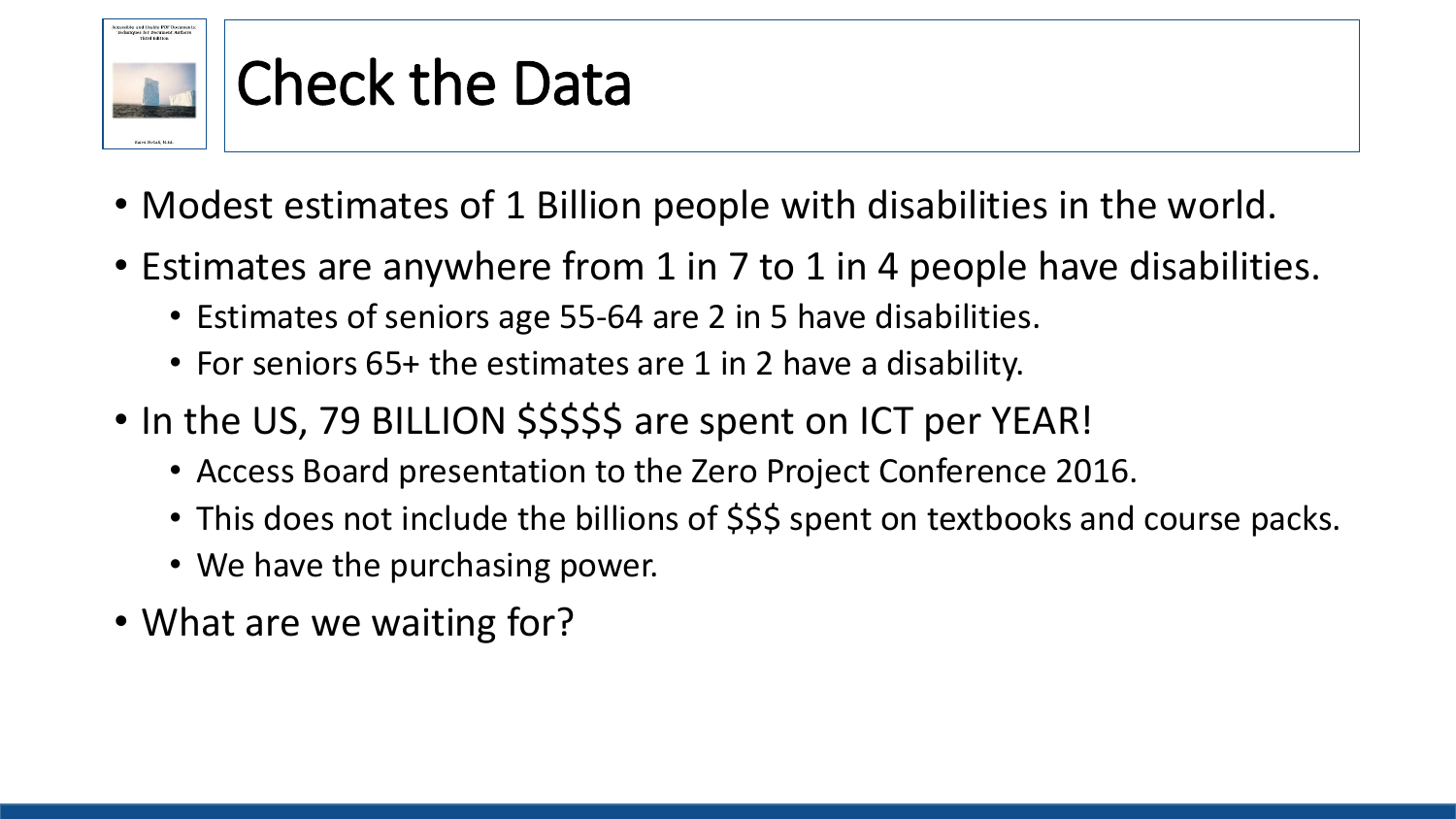

#### Income Based Benefits of Education

- For every 1 year spent in school, the potential income goes up by 10%.
	- Currently this is not true for those of us with disabilities.

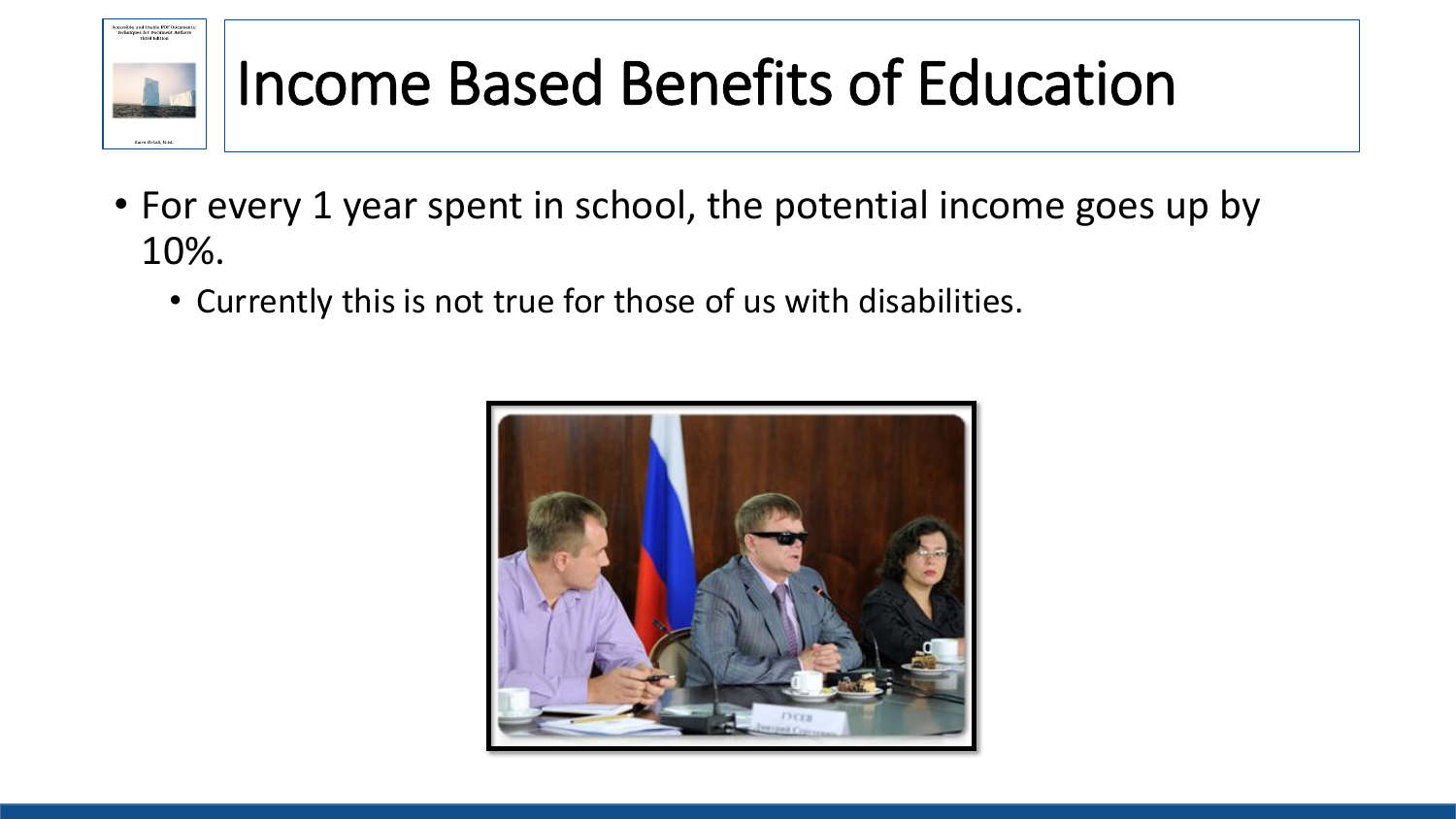

#### Global Strategies

- Access Board, other countries and European Norm have been meeting to discuss global harmonization of standards of eAccessibility.
- The best way to ensure inclusive communities is to mandate the procurement of eAccessible only products and services.
	- Encourages competition and innovation.
- We have globally moved from a medical model and social model of disability to a human rights model of disability.
- 1/3 of countries that ratified the UN Convention on the Rights of Persons with Disabilities DO NOT have stringent procurement strategies or legislation to ensure the inclusion of those of us with disabilities (all from the Zero Project Conference 2016)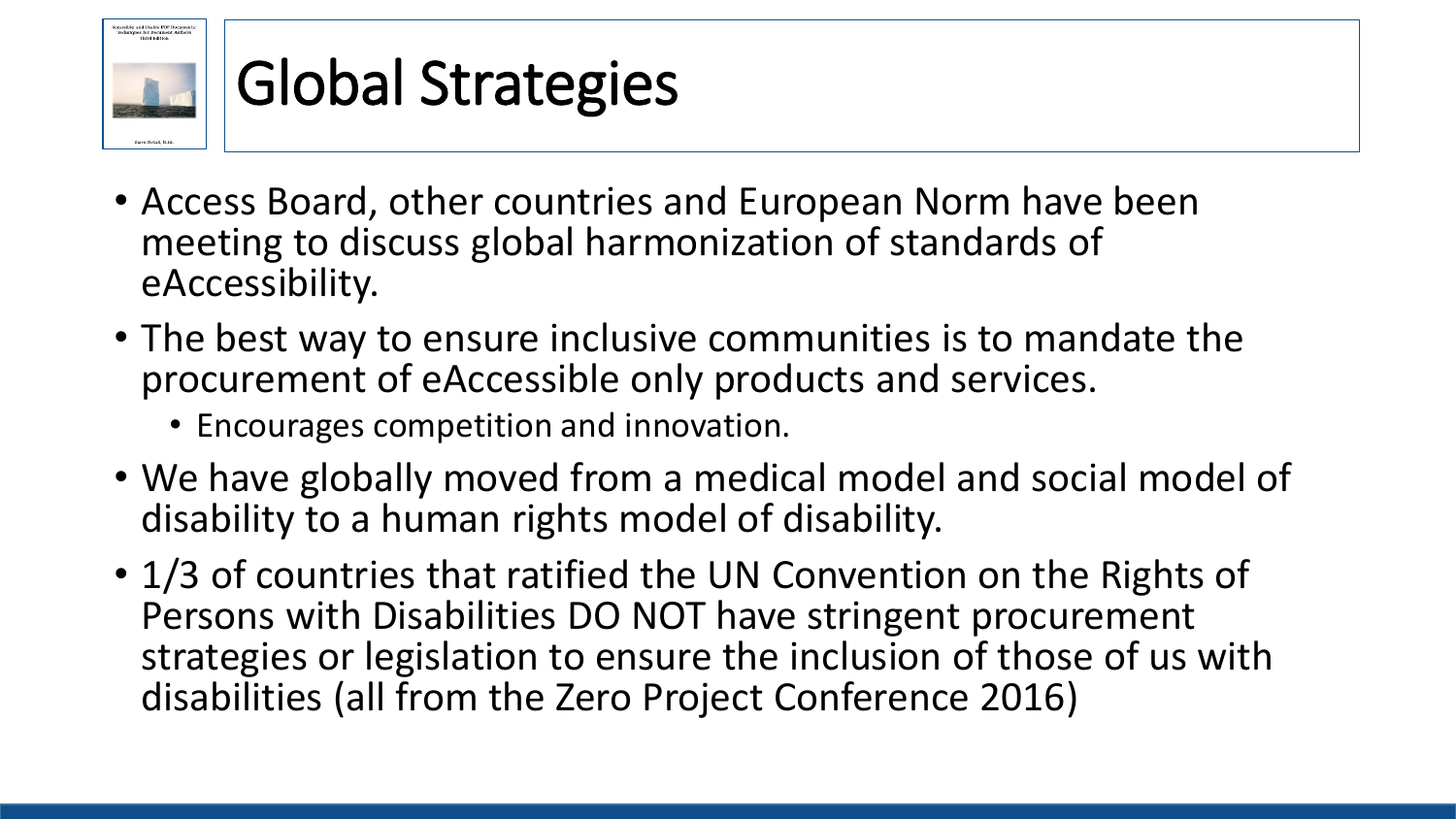## Sustainable Development Goals or SDG's



United Nations SDG's that are to eradicate poverty, improve access to education and employment. There are 17 goals.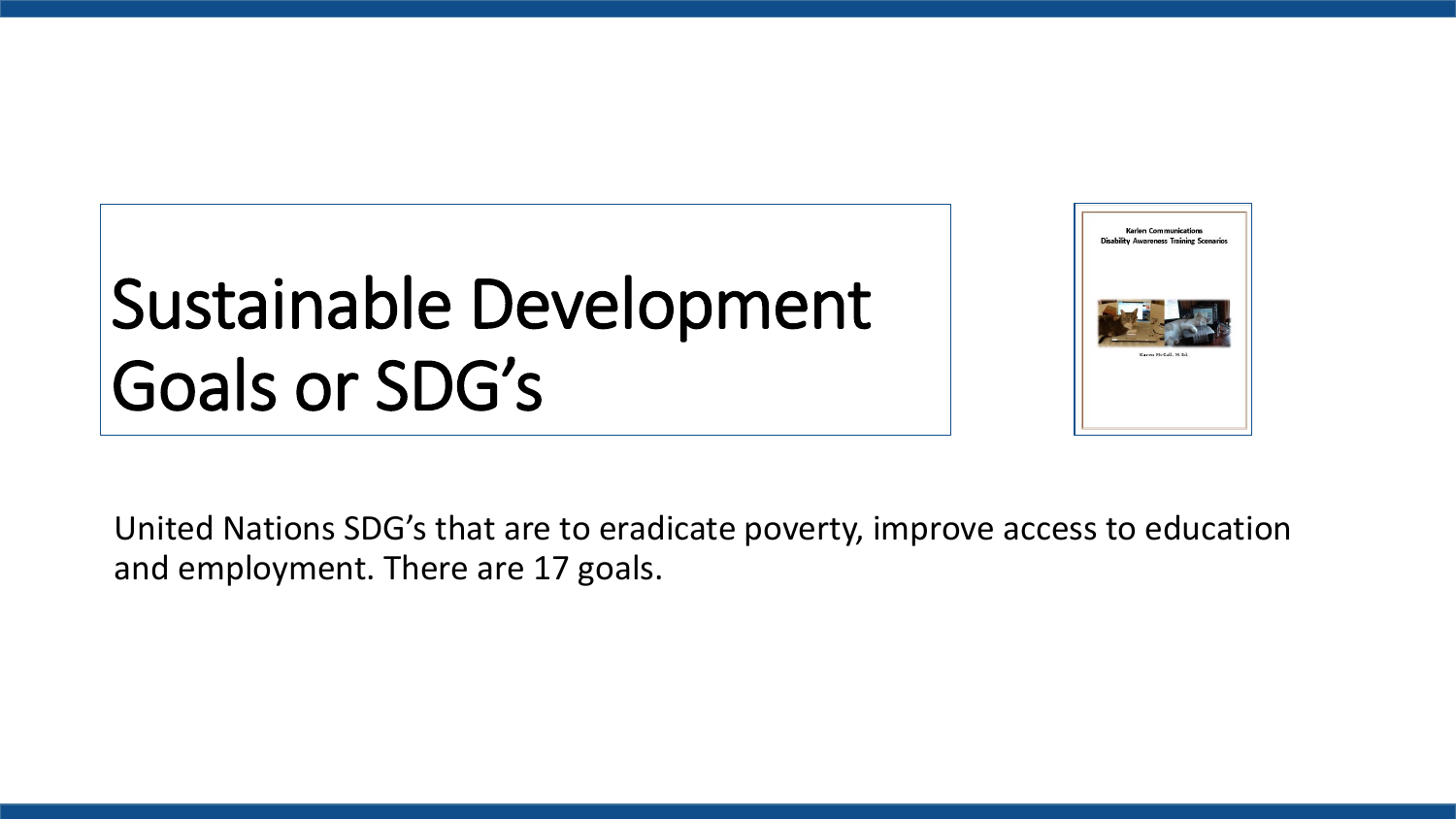

#### What are the SDG's?

- 1. End poverty
- 2. End Hunger
- 3. Ensure Healthy lives and wellbeing for all at all ages
- 4. Ensure inclusive and equitable quality education
- 5. Ensure gender equality and empower all women and girls
- 6. Ensure availability and sustainable management of water and sanitation for all
- 7. Ensure access to affordable, reliable, sustainable modern energy for all
- 8. Promote sustainable inclusive economic growth
- 9. Build resilient infrastructure, inclusive & sustainable industrialization
- 10. Reduce inequality in and among countries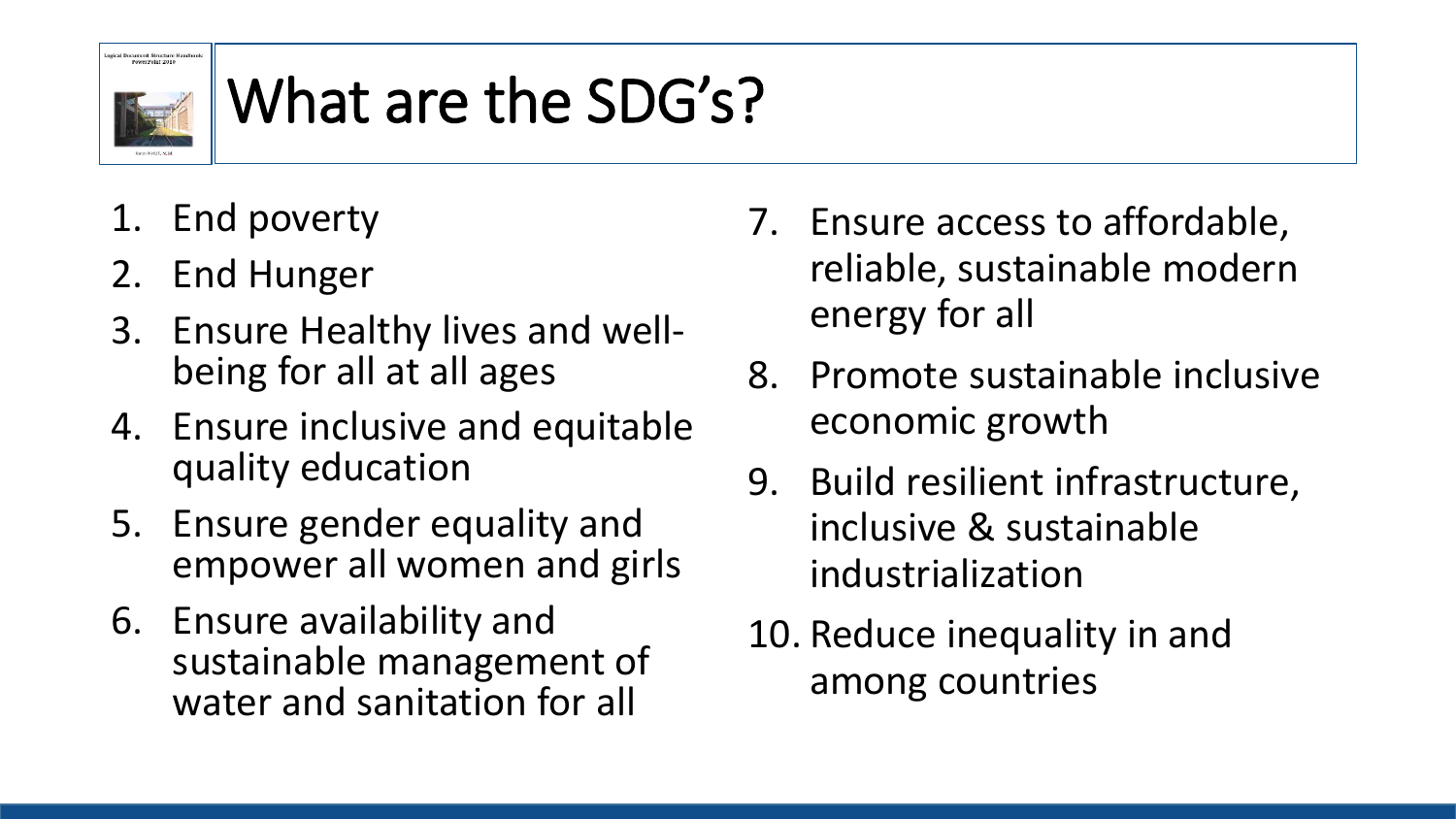

### SDG's (continued)

- 11. Make cities and human development inclusive
- 12. Ensure consistent consumption and production patterns
- 13. Take urgent action to combat climate change and it's impact
- 14. Conserve and sustainably use the oceans, seas and marine resources for sustainable development
- 15. Protect, restore and promote sustainable use terrestrial ecosystems sustainably manage forests, combat desertification, halt land degradation
- 16. Promote peaceful and inclusive societies for sustainable development
- 17. Strengthen the means of implementation and vitalize the global partnerships for sustainable development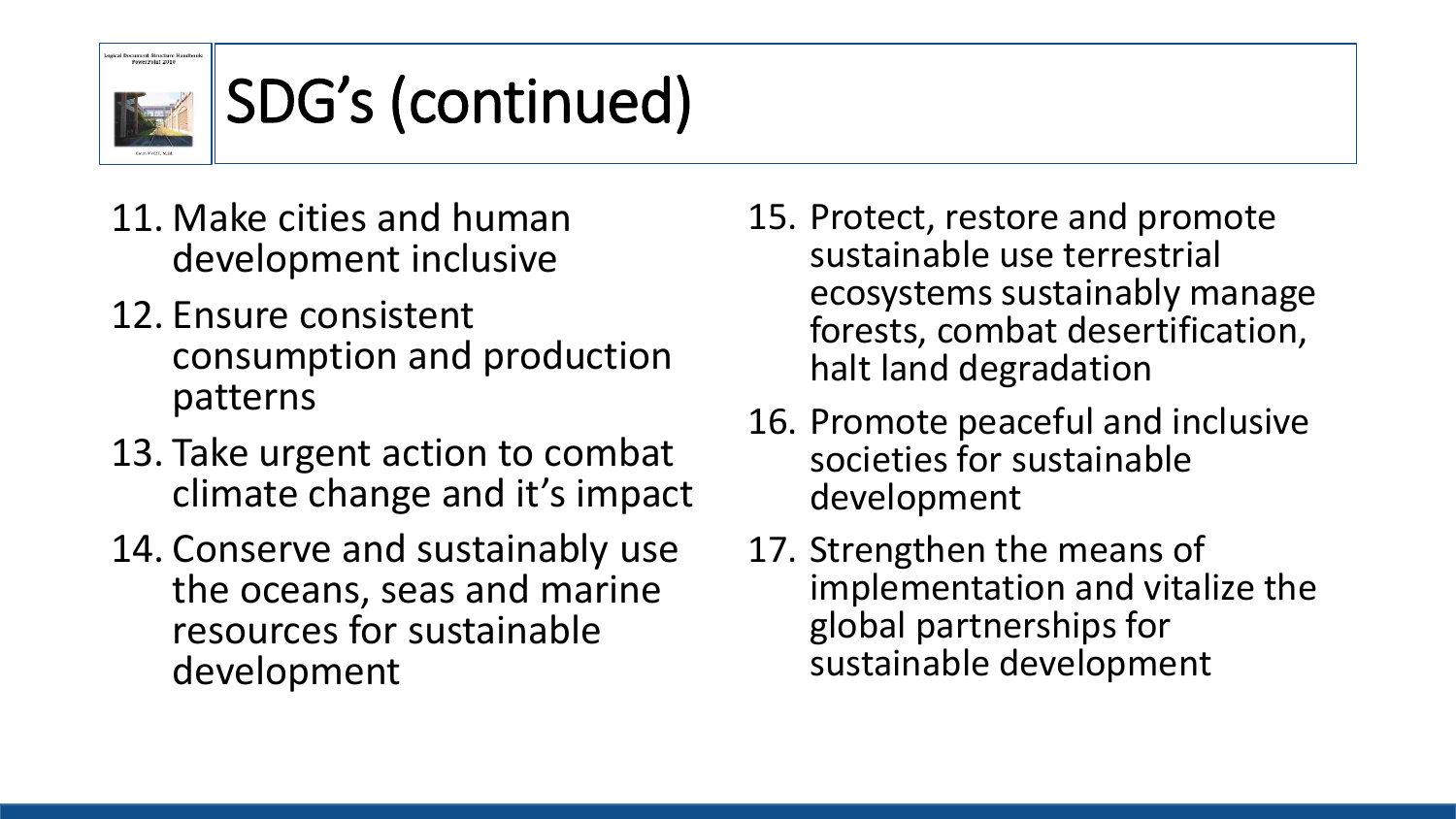

#### Education is at the Core of the SDG's

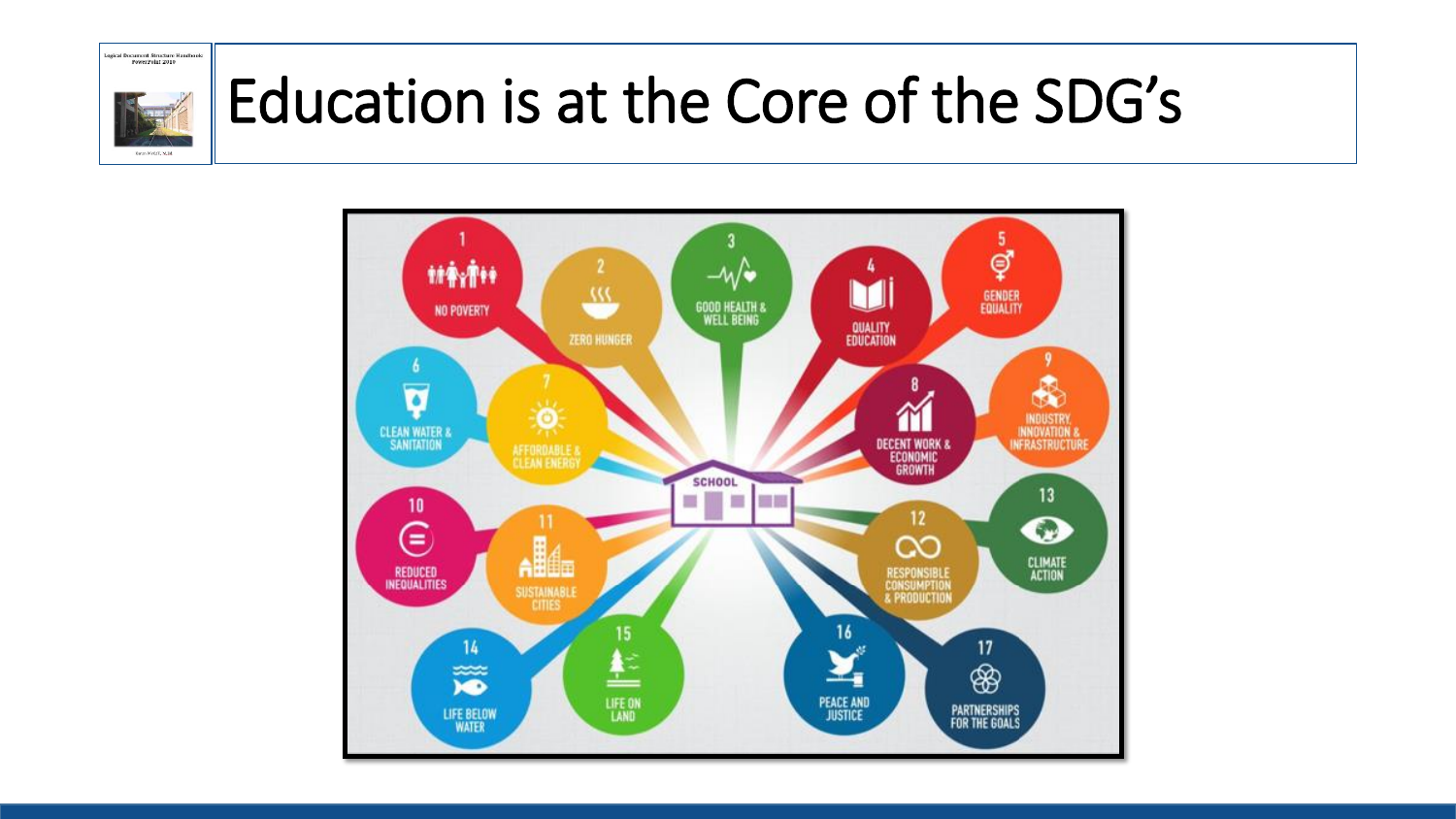

#### Human Rights Model of Disability

As we move into the era of a human rights model of disability, (Marcia Rioux) inclusive education has become the goal of many advocates and international organizations, including the United Nations. Goal 4.5 of the Post 2015 Sustainable Development Goals (SDGs) stipulates that we must: "Ensure inclusive and equitable quality education and promote lifelong learning opportunities for all."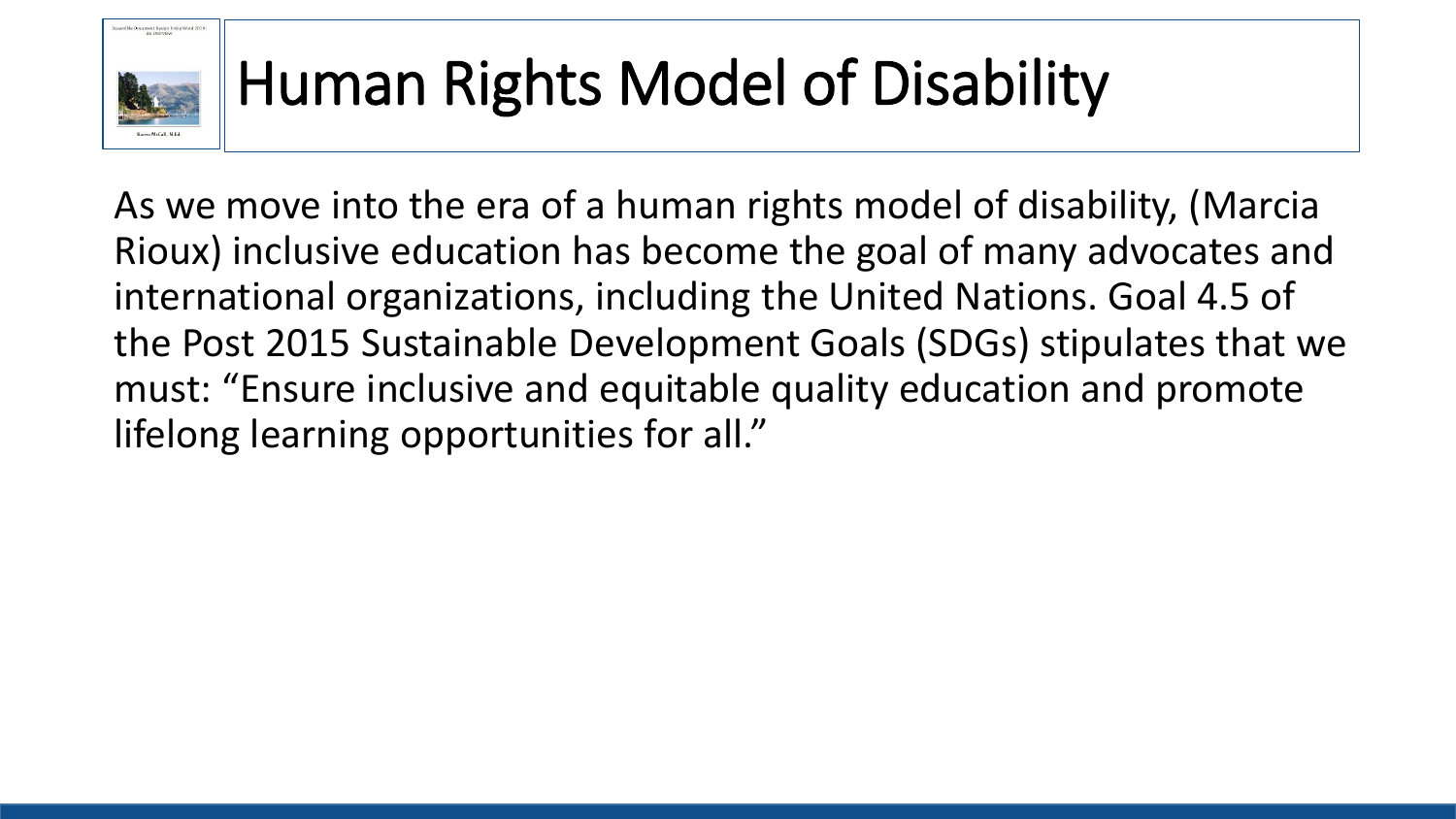

#### Importance of First 5 SDG's

- 1. End poverty
- 2. End Hunger
- 3. Ensure Healthy lives and well-being for all at all ages
- 4. Ensure inclusive and equitable quality education
- 5. Ensure gender equality and empower all women and girls
- How will we accomplish even the first 5 Sustainable Development Goals by 2030 without creating a global inclusive education standard that includes those of us with disabilities?
- We can talk about educating women and girls but we MUST talk about educating women and girls with disabilities!
	- MUST also include men and boys with disabilities!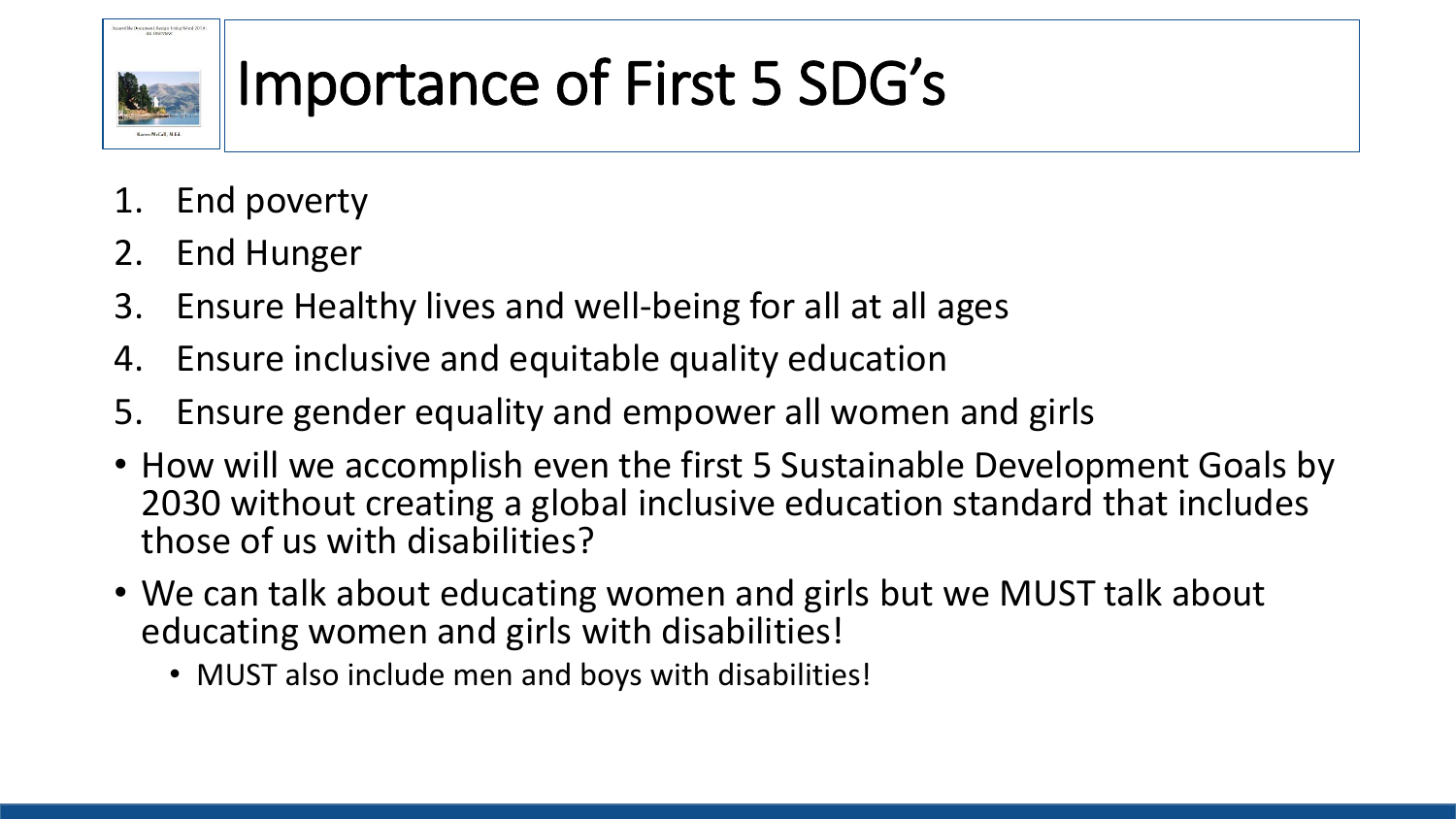ssible Document Besign Using Word 2010<br>An Overview

#### Article 24 of the CRPD – Education

- 1. States Parties recognize the right of persons with disabilities to education. With a view to realizing this right without discrimination and on the basis of equal opportunity, States Parties shall ensure an inclusive education system at all levels and lifelong learning directed to:
	- a) The full development of human potential and sense of dignity and self-worth, and the strengthening of respect for human rights, fundamental freedoms and human diversity;
	- b) The development by persons with disabilities of their personality, talents and creativity, as well as their mental and physical abilities, to their fullest potential;
	- c) Enabling persons with disabilities to participate effectively in a free society.
- 2. In realizing this right, States Parties shall ensure that:
	- b) Persons with disabilities can access an inclusive, quality and free primary education and secondary education on an equal basis with others in the communities in which they live;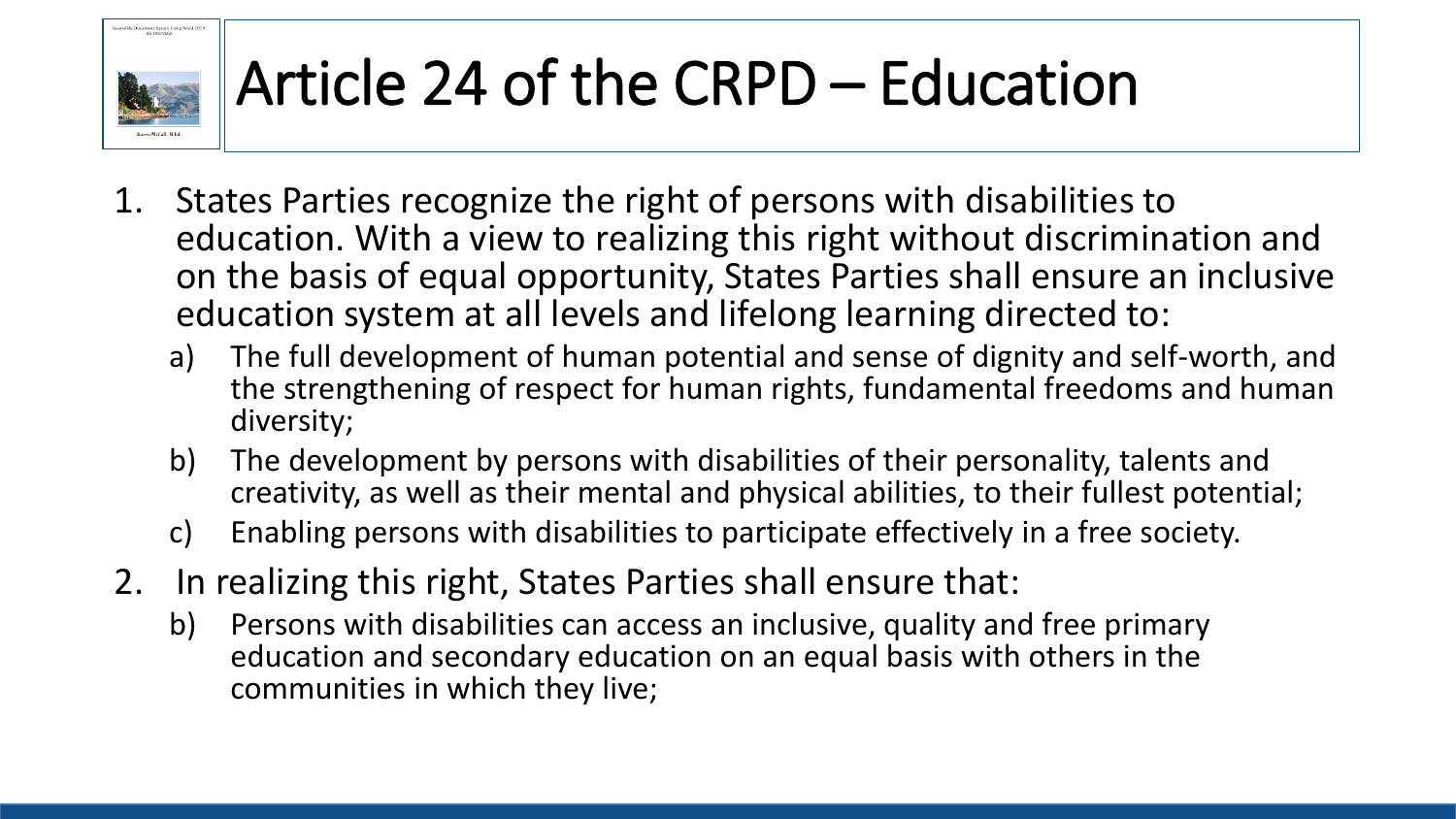

#### Achieving Inclusive Education

- How can someone with a disability think of themselves as anything BUT "disabled" when throughout their academic career they are "accommodated for" and integrated into" and "mainstreamed into" what is considered to be a "normal" or "regular" learning environment.
- The language we use precludes inclusion and promotes "segregated inclusion" of those of us with disabilities.
- We cannot help but think of ourselves as being "disabled" first and a person second.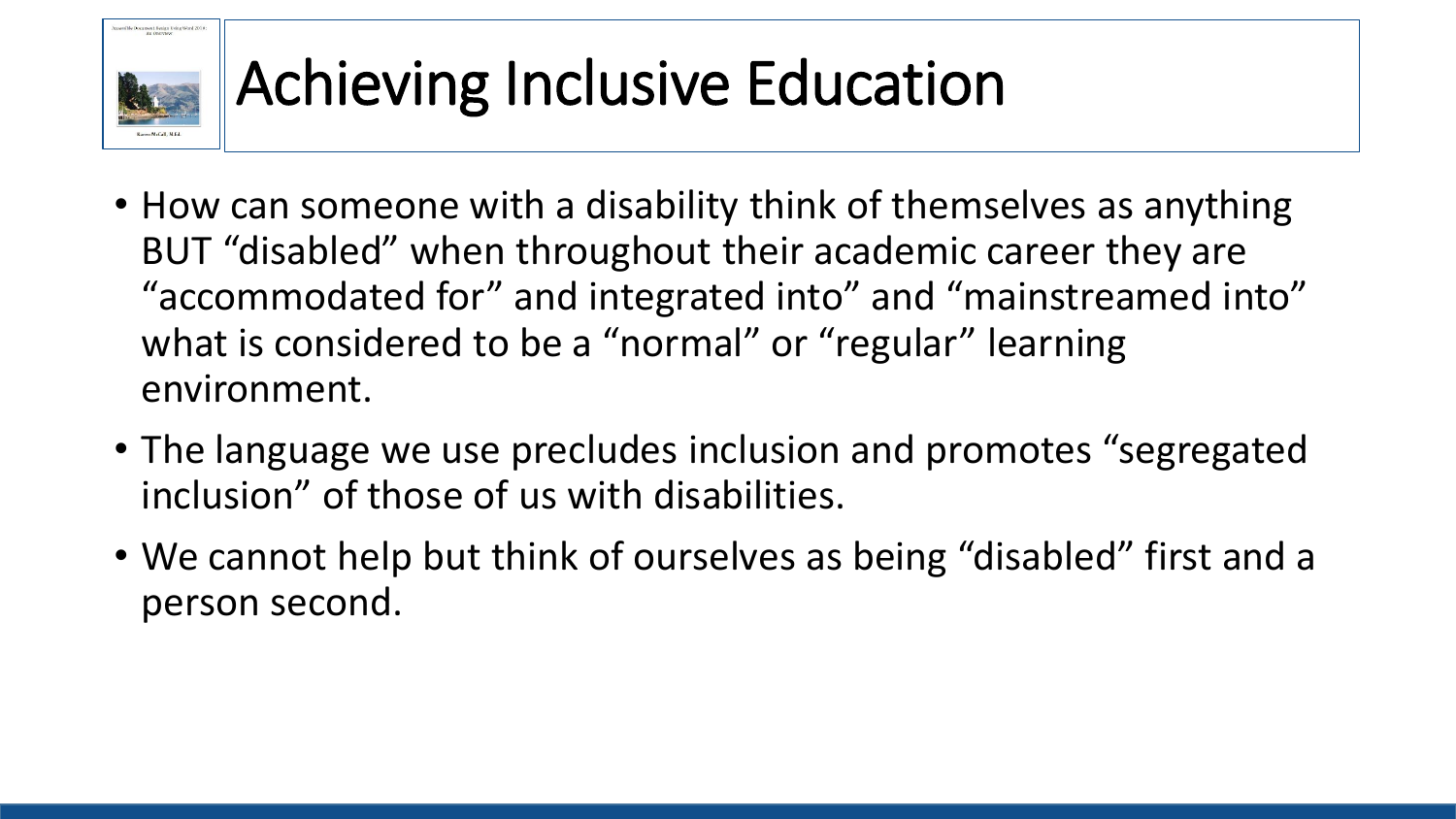

#### The Legacy of Mainstreaming

The language we use around disability and "mainstreaming" is important to those of us with disabilities. "Inclusion" must be the result.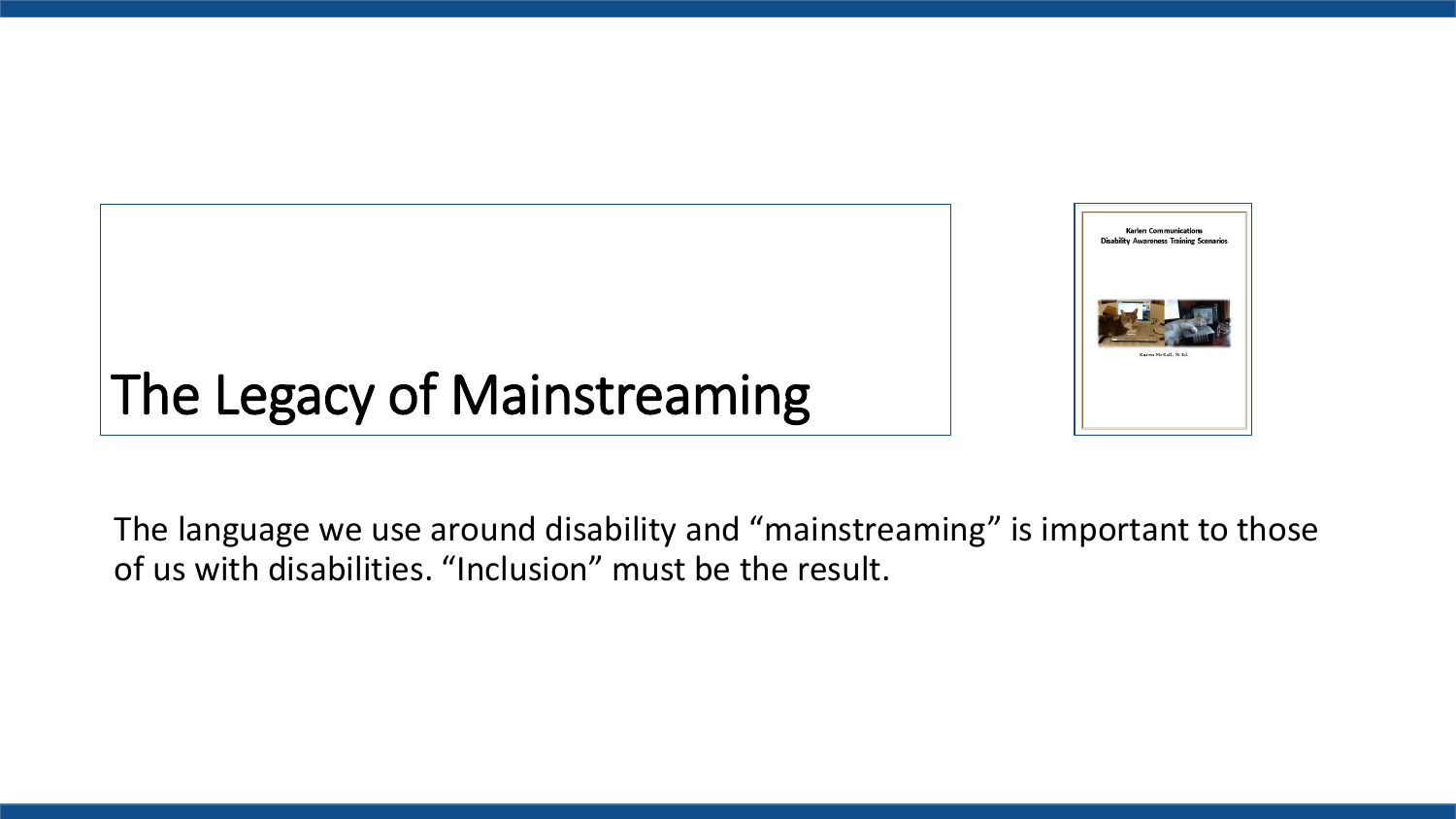

#### Is Ratification of the CRPD Reforming Education?

Even in countries that have ratified the UN Convention on the Rights of People with Disabilities (CRPD) (UN Enable, 2015), the model of education for those of us with disabilities is one of being accommodated for, integrated into and mainstreamed into what is usually described as a regular or normal classroom (Harman, n.d.).

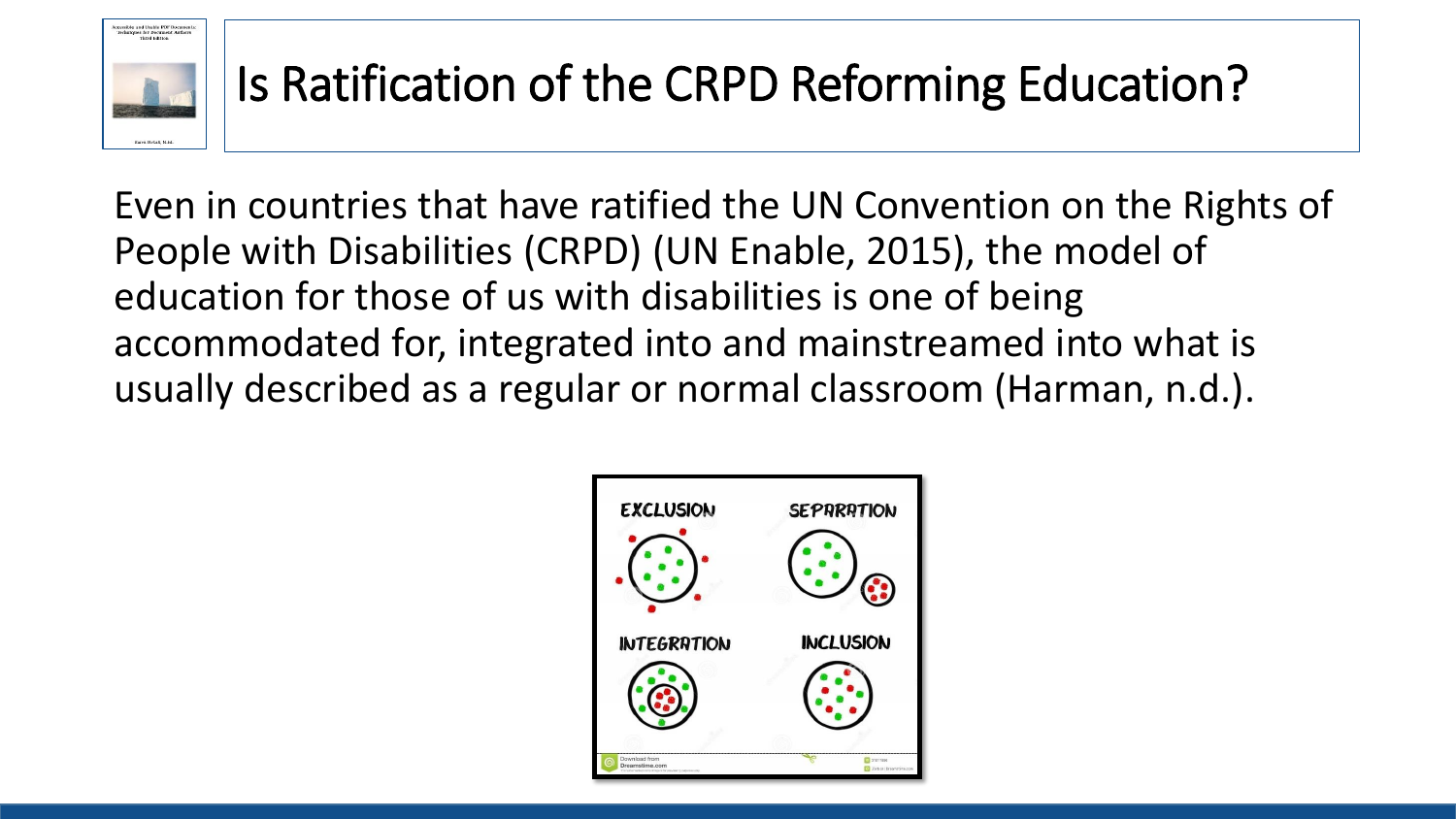

#### Perpetuating "Inclusive Segregation"

This approach to education perpetuates the systemic discriminatory position that those of us with disabilities are somehow broken, in need of fixing and somewhat tolerated within our communities and the learning ecosystem.

We are often plunked into learning environments that are ill prepared for interaction with those of us with disabilities and lacking technology and technology supports needed to be successful in learning opportunities.

This is primarily due to funding cuts, large class sizes and lack of standard teacher training that includes an understanding of technology used by people with disabilities, multimodal teaching and that the learning environment is composed of a diverse student population. It is also influenced by the lack of teachers with disabilities representative of the global percentage of the population of those of us with disabilities.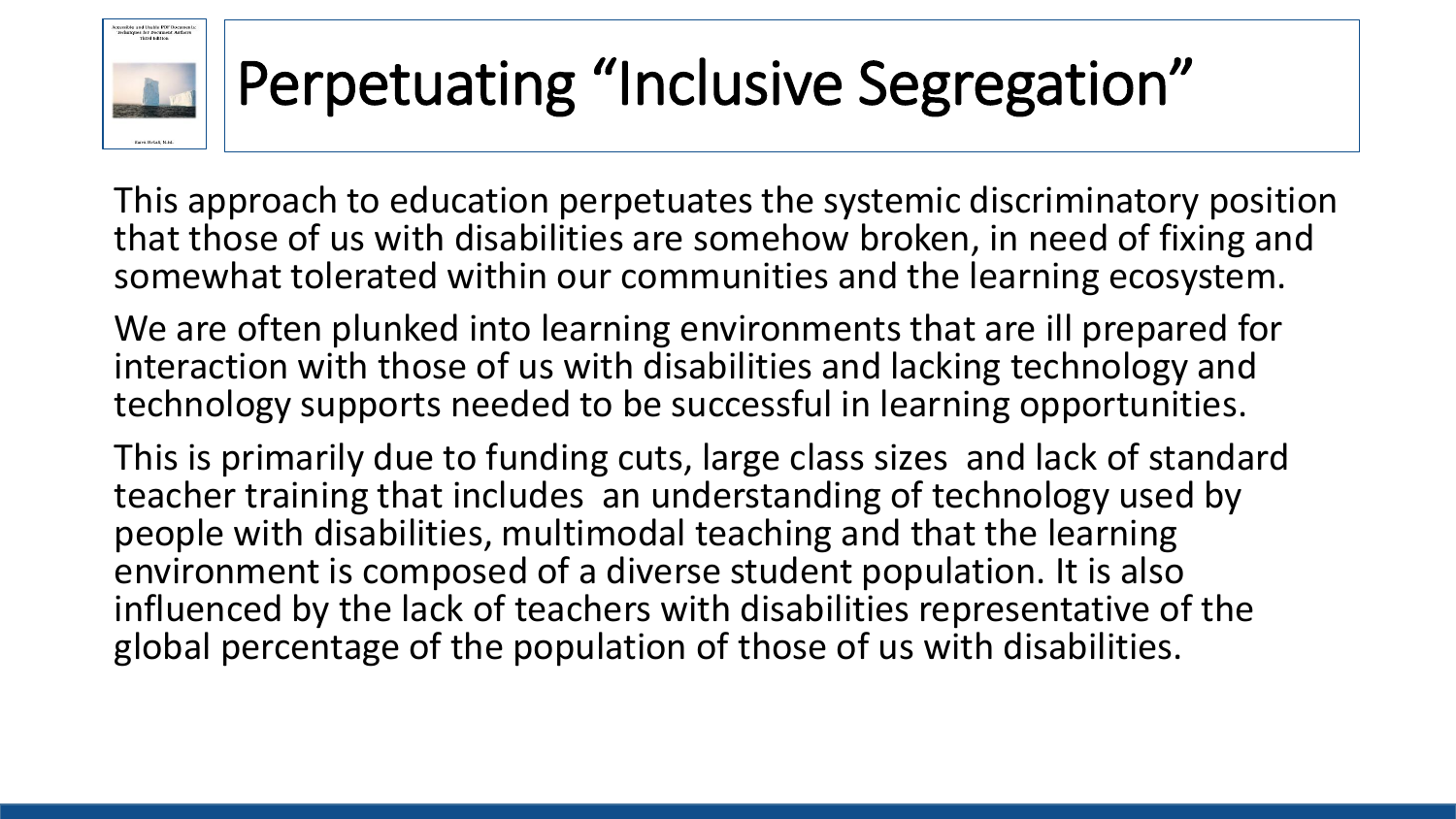

#### Mainstreaming Denies Our Voices

The continued use of the terms accommodation, integration and mainstreaming denies the voices and experiences of those of us with disabilities who survived early implementations of that model and who continue to face barriers to learning from an archaic theory of how those of us with disabilities are to interact with the education ecosystem, our communities, employers and the global community.

Of these, the continued use of the term "mainstreaming" is the most offensive.

Often used by people who were not "mainstreamed", the term is "enjoying" a resurgence related to those of us with disabilities.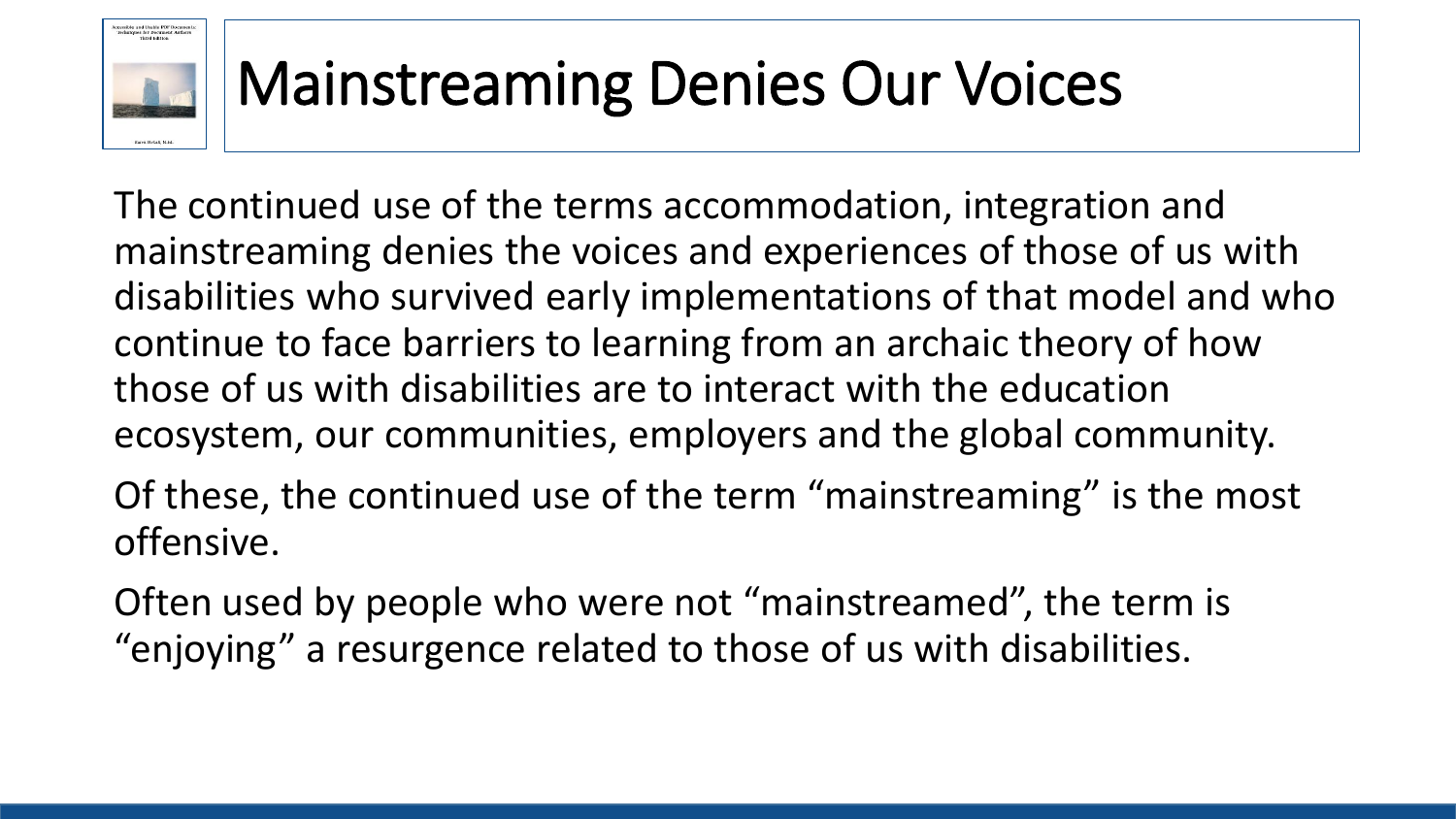

#### Nothing Without Us!

- This began a few years ago as "Nothing About Us Without Us" and in 2015, as the Oslo Summit on Inclusive Education, it became "Nothing Without Us."
	- This was reinforced at the UN States Parties Conference on the convention of the Rights of Persons with Disabilities in June 2015.
- This idea is furthered in the Incheon Strategy to implement the CRPD.
	- The strategic planning document provides a mandate to "Make the Right Real."
	- <http://www.unescapsdd.org/publications/incheon-strategy>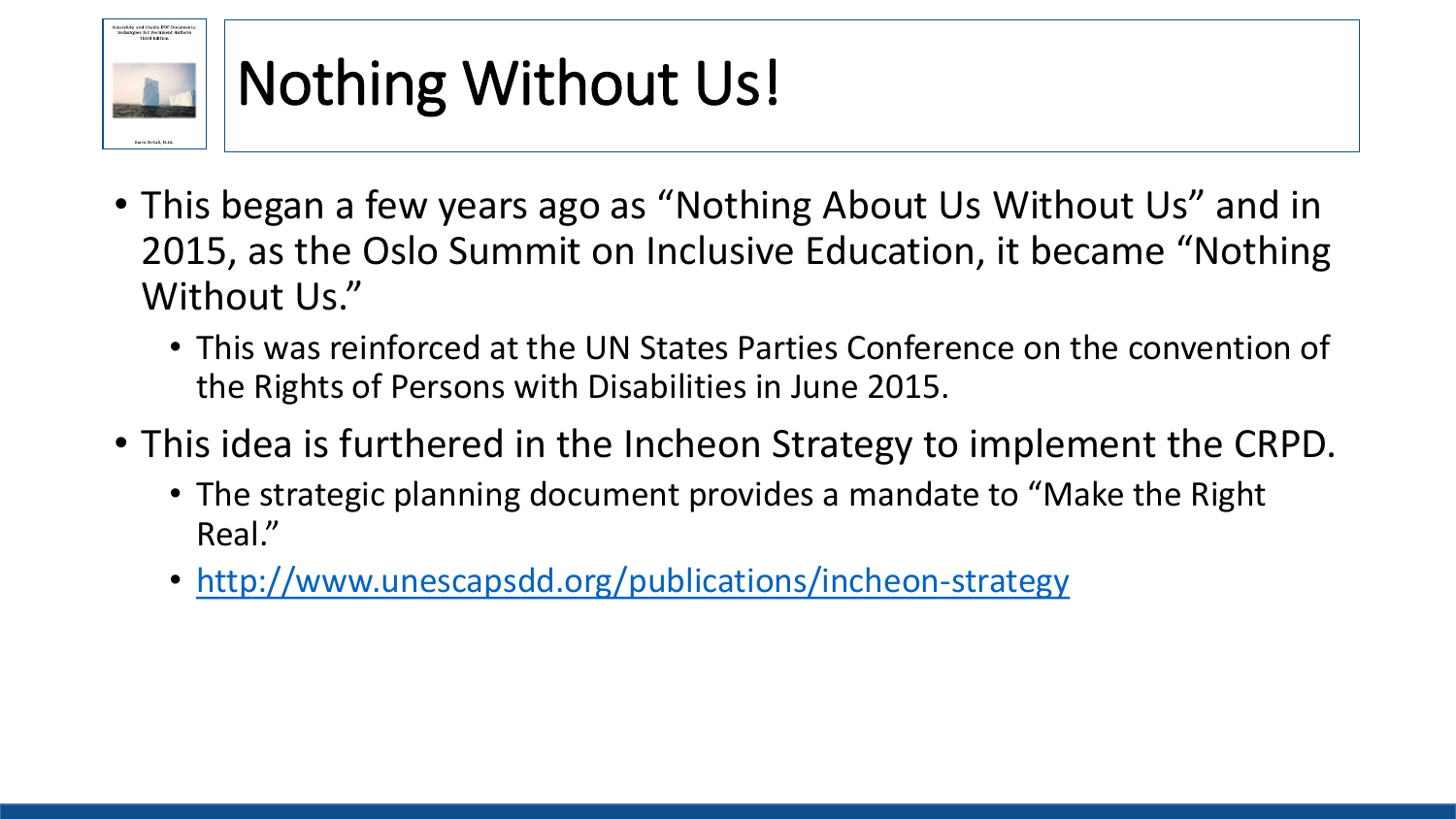## Technology and Learning



Is technology the solution for inclusive education?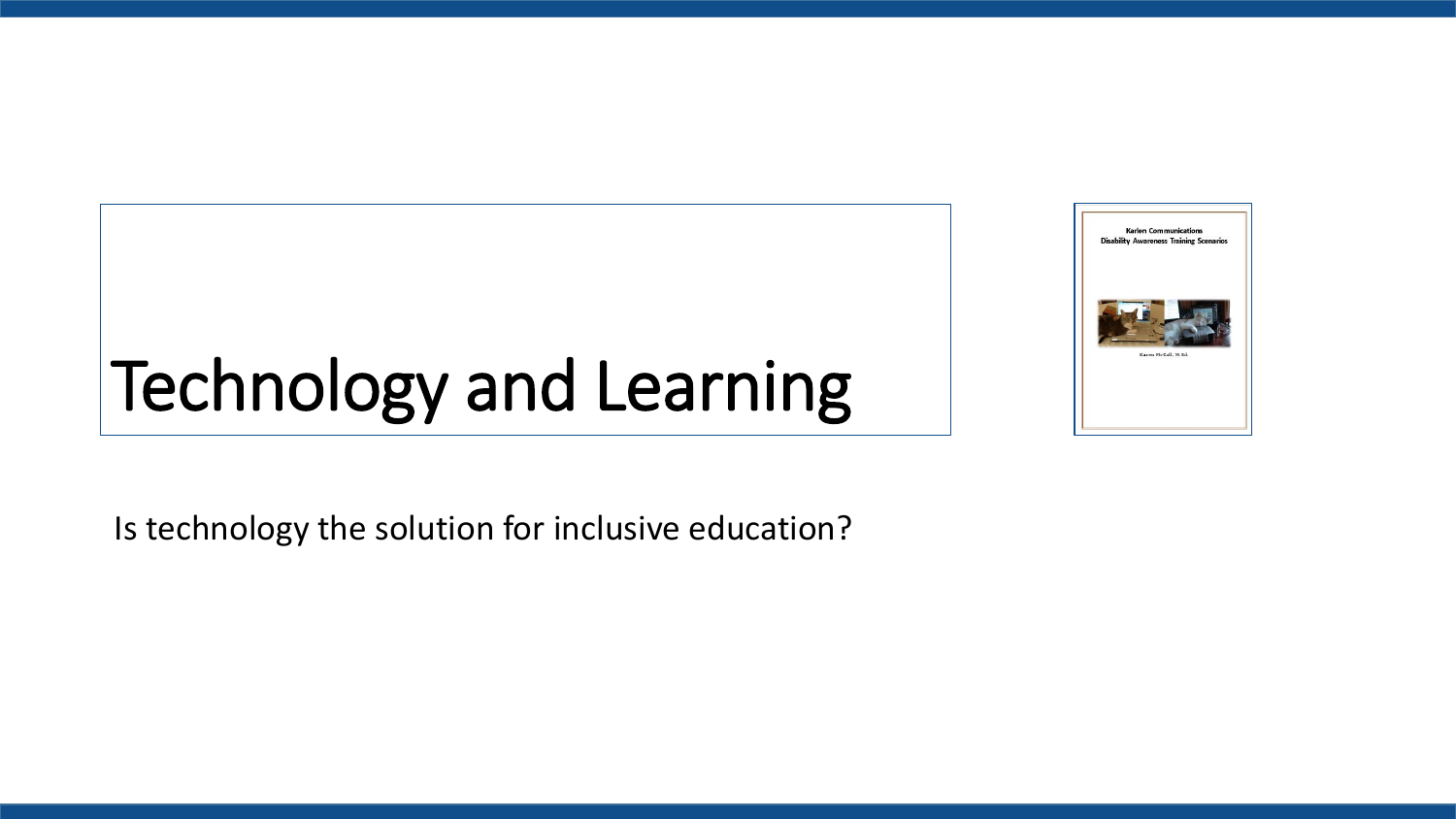

#### Technology as Panacea?

One of the common elements of inclusive education advocated for is the increased use of technology as a primary component of inclusive education.

The increased use of or dependence on technology is not going to change or eliminate the systemic barriers to our ability to define ourselves as other than having a disability.

Technology is a tool, not a panacea.

Even among those in developing countries who advocate for the increased use of technology admit that data costs and connectivity costs often prevent the use of technology effectively by those of us with disabilities.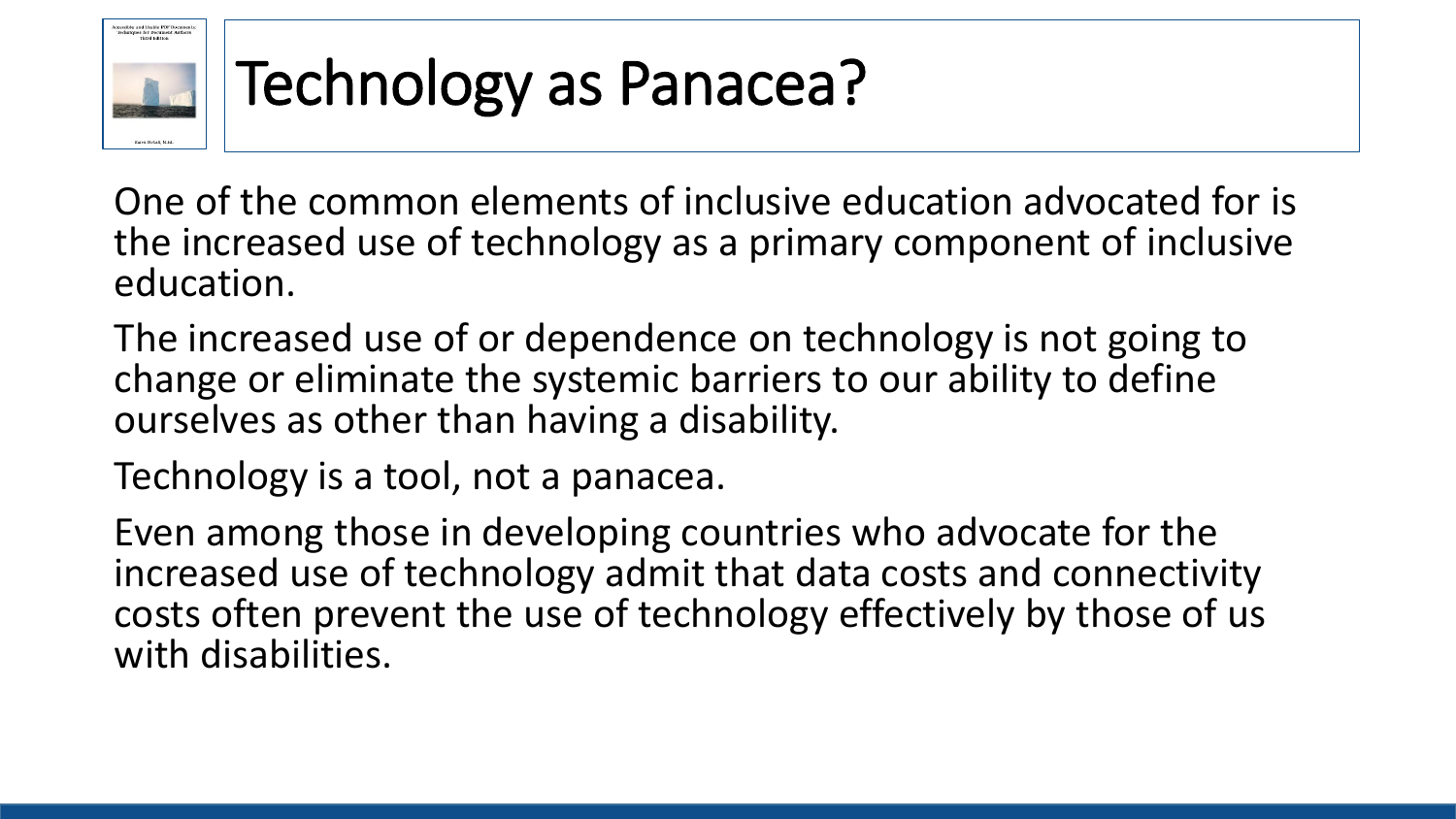

#### "ABC Mouse" in the Classroom

- Now advertising on TV to help your child get a head start in pre-school, use this digital interactive learning environment.
- Now being promoted as a classroom tool to help "all students" and become part of the general curriculum.
- What are the children with disabilities supposed to do?
	- Alternate activities?
	- Reading time?
	- Quiet time?
- How can we offer students without disabilities a full spectrum of learning opportunities and deny those same opportunities to students with disabilities?
- [ABCmouse website.](https://www.abcmouse.com/)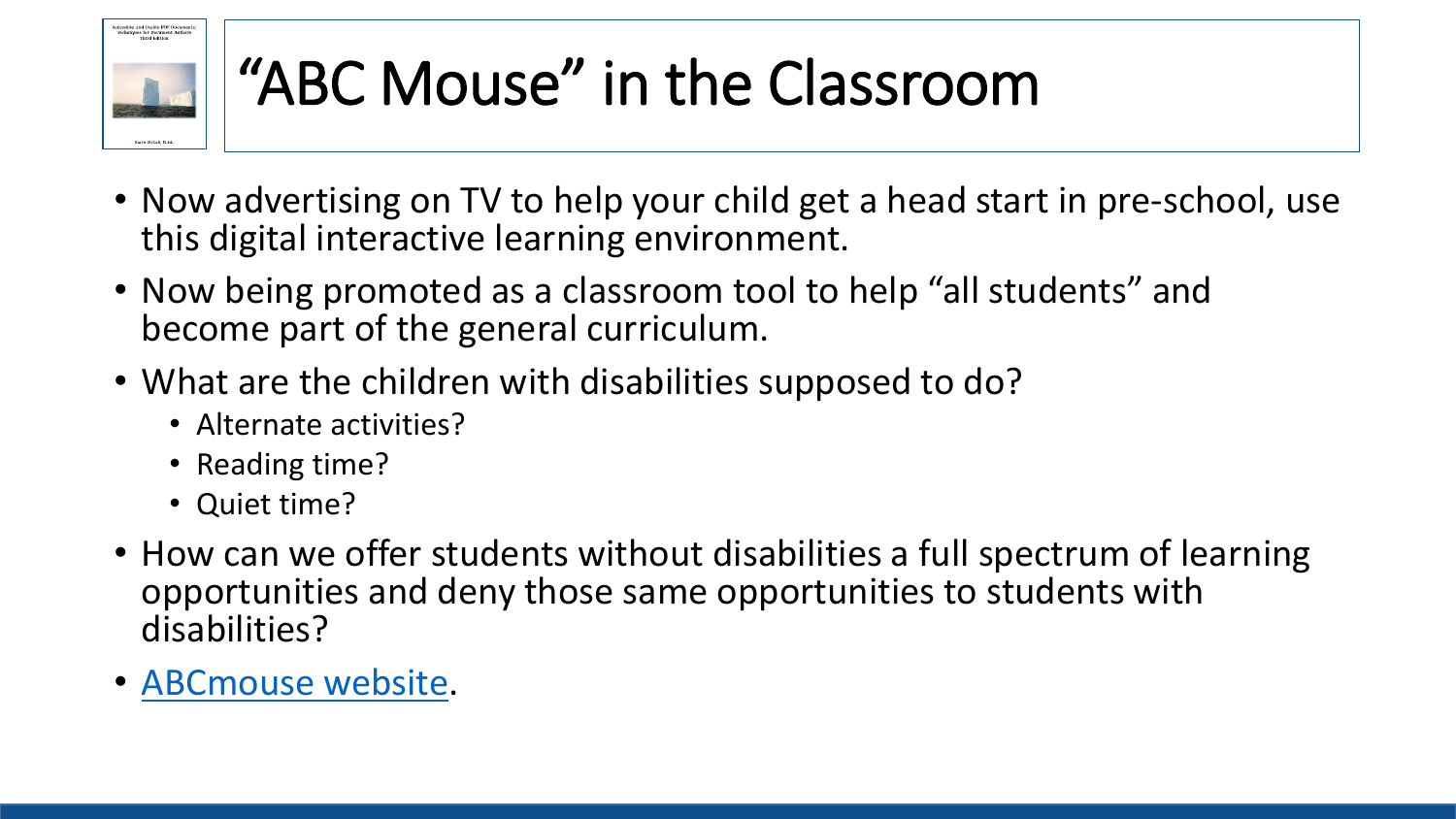

#### MOOC's as Barriers to Inclusion

One of the advantages of MOOC's (Massive Online Open Courses) are that they may fulfill the promise of learning anywhere, anytime or by anyone. Anyone who doesn't have a disability that is.

When we consider the implementation of a MOOC where the course is offered in one country, the Learning Management System (LMS) was developed in another country, the academic institution is in another country and the instructor is in yet another country, we begin to identify the barriers to learning when the standards for both accessibility and education differ from country to country.

We can imagine the different and disparate implementations of the CRPD (Convention on the Rights of Persons with Disabilities) and human rights law as we move toward more global education opportunities.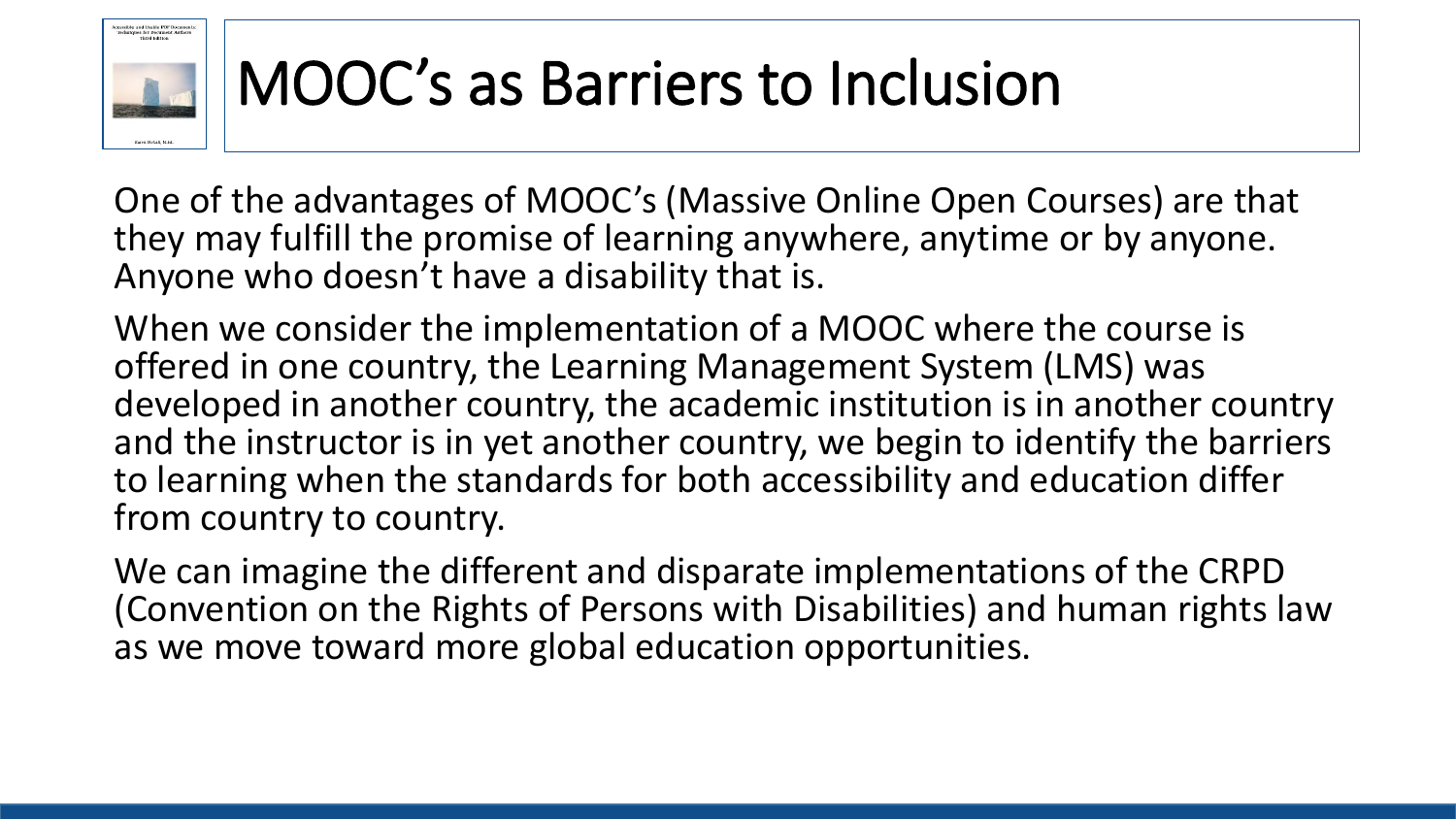

#### Technology Barriers

- Aside from the obvious barrier to using technology that tools used in learning environments are not accessible, there are systemic barriers to using technology.
- For example, in Ontario Canada if a student gets technology through an IEP, the student is often not allowed to take that equipment home due to insurance limitations.
	- Sometimes parents can get riders to their home insurance…IF they have home insurance.
- This means that students with disabilities are given tools at school but cannot do homework, research projects or access information sent to them via school portals when off of school property.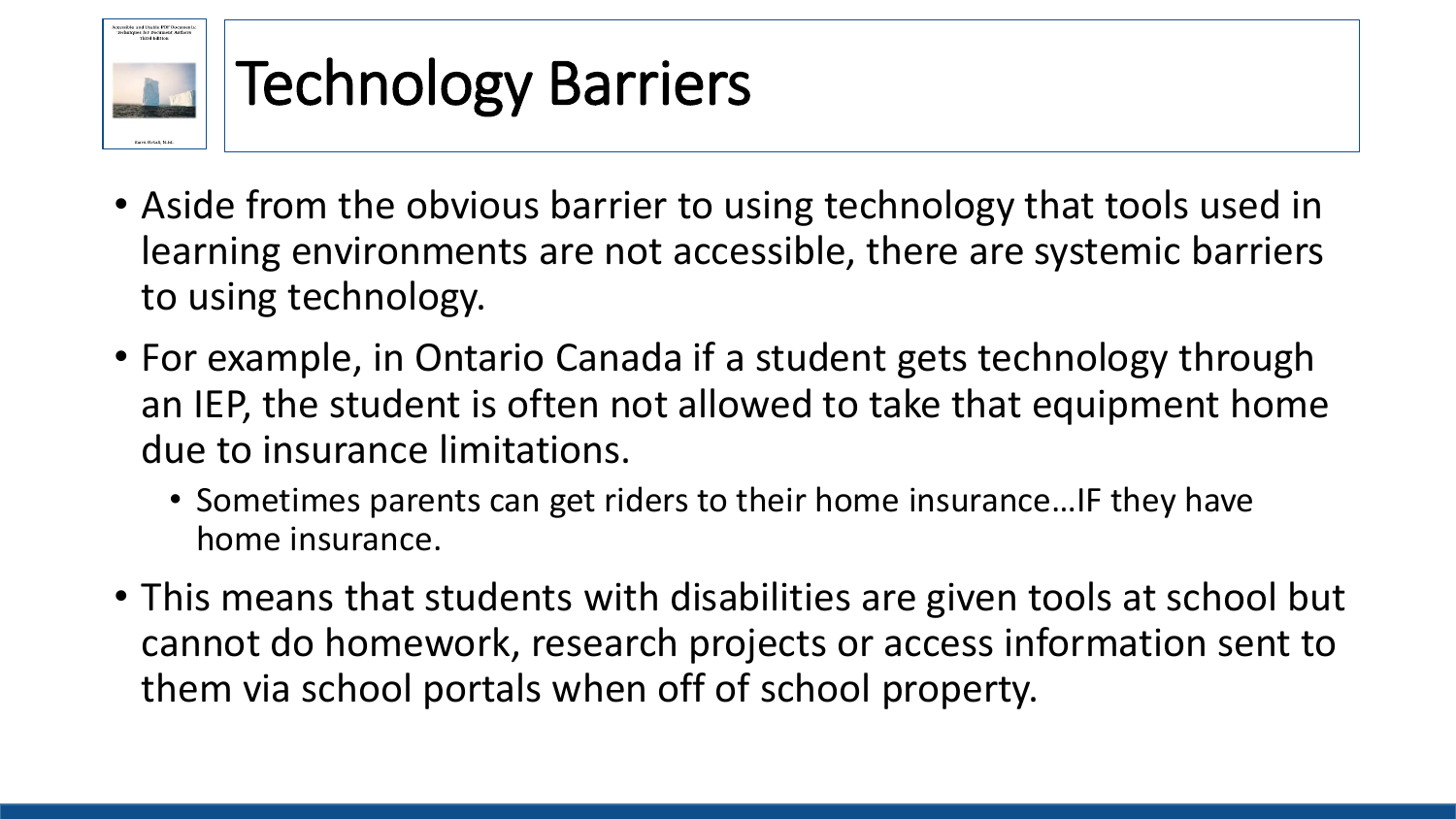# iccessible and Usable PDF Document<br>Techniques for Document Authors<br>Third Edition

#### Inequity in Access to Education

There are countries in the world where those of us with disabilities are denied access to education and learning opportunities (Grech, 2014).

The use of technology is not going to assist in eliminating systemic barriers. Technology is a tool equal to a pencil, paper, book or slate. It can be used to facilitate access to content, but it cannot prevent isolation or discrimination within a learning ecosystem or global community.

Even in situations where technology is available, it may be so different from normal technology that students with disabilities will not use it. This is especially true in secondary education where *fitting in* is important.

We at least need a baseline defining global education and a basic role that technology might play in order to begin working toward inclusion and acceptance as equals.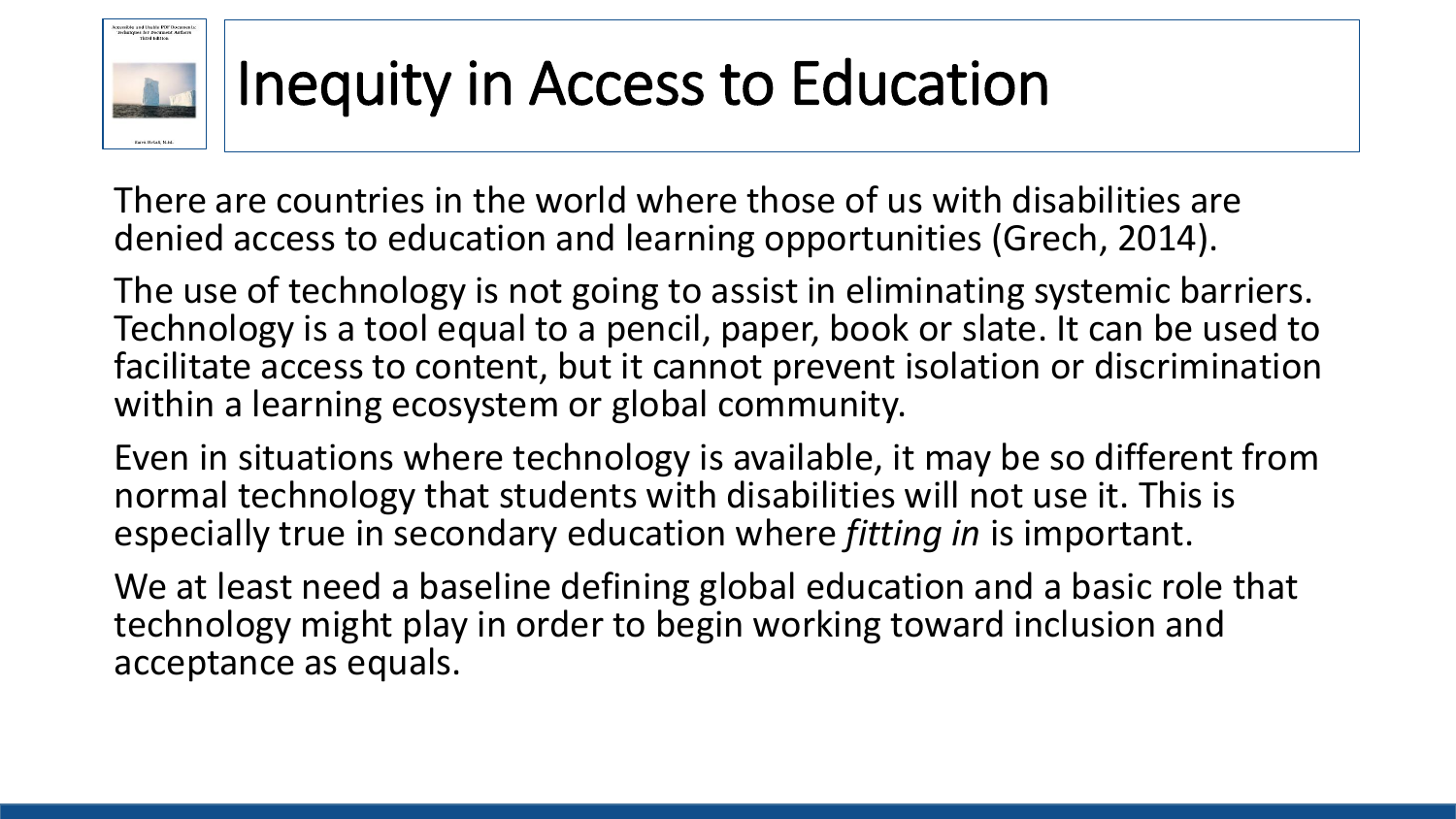

### Education Reform

There is a reform movement in education based on the reality of funding cuts to primary and secondary education and the need to support the student.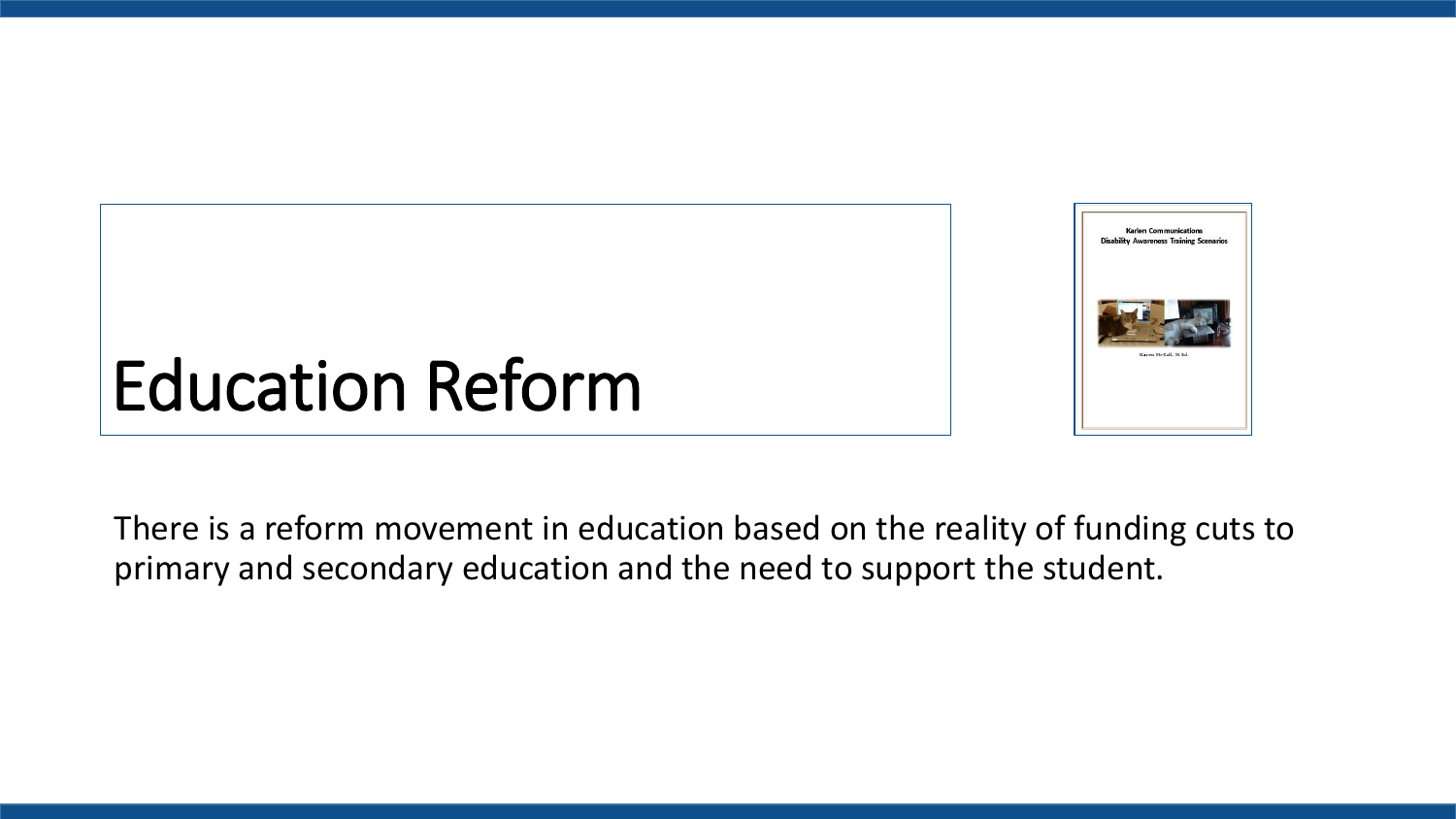

#### Inverted Learning

- University of Calgary, Canada:
	- Lectures are recorded (hopefully captioned or transcribed).
	- Students listen to the lectures on their own time.
	- Students can listen to the lecture as many times as they need in order to understand the content and concepts.
	- The classroom component is used for interactive learning.
	- Project description from a presentation by the University of Calgary at the 2016 Zero Project Conference.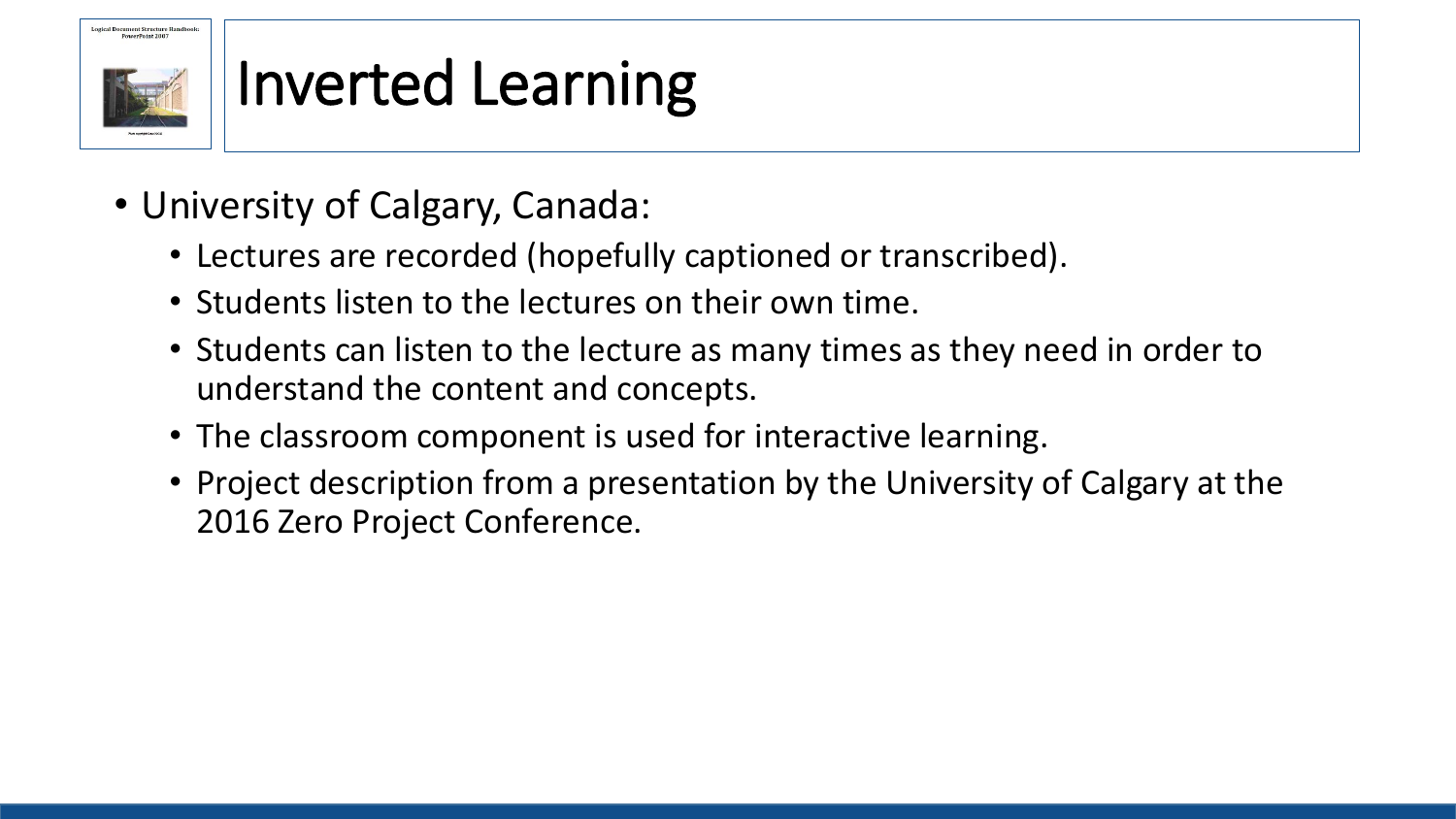PowerPoint 2007

**Logical Document Structure Handboo** 

#### Adapted or Adaptive Learning

- As students go through online content, the content is modified or adjusts itself based on the student's understanding of the content.
	- LeAP by Desire2Learn Brightspace is a good example of this type of learning assets.
	- It is not clear whether these assets are accessible to those of us with disabilities.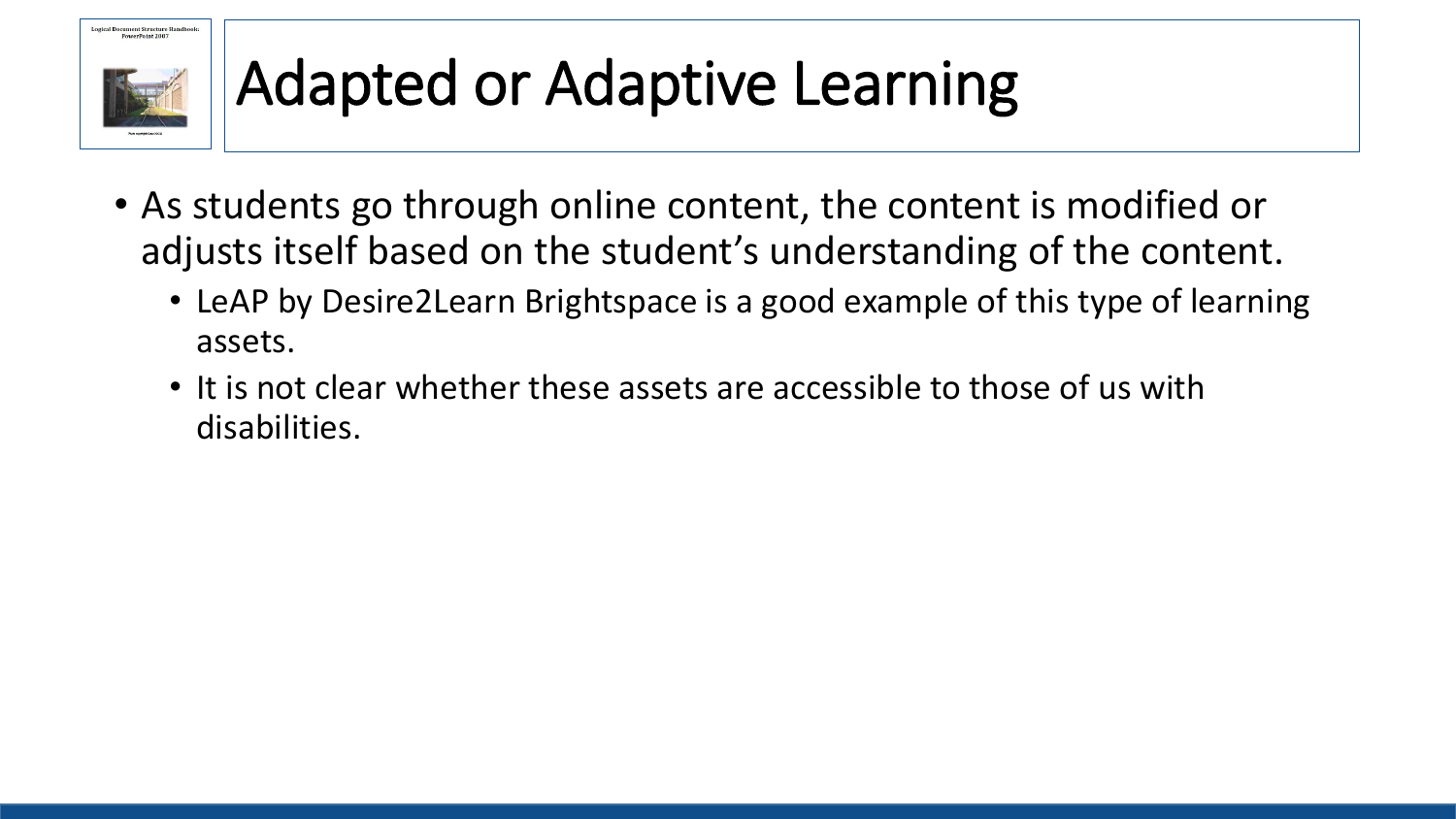.<br>Logical Document Structure Handbook PowerPoint 2007

#### Provincial Schools

- In Canada we have "provincial schools" and specialized "rehabilitation" programs for those of us with severe disabilities/
	- Can consolidate specialists and specialized learning in one place.
	- Not unlike the "black schools" in Toronto.
- The key is that for those of us who want to access learning opportunities that are not specialized, we have the right to do so.
	- More of us can attend a "regular" school than "can't."
	- For this reason alone, primary, secondary and tertiary learning opportunities MUST be inclusive in every way where the need for "accommodation is the exception rather than the norm.
- A Global Inclusive Quality Education standard does not mean the elimination of specialized learning environments!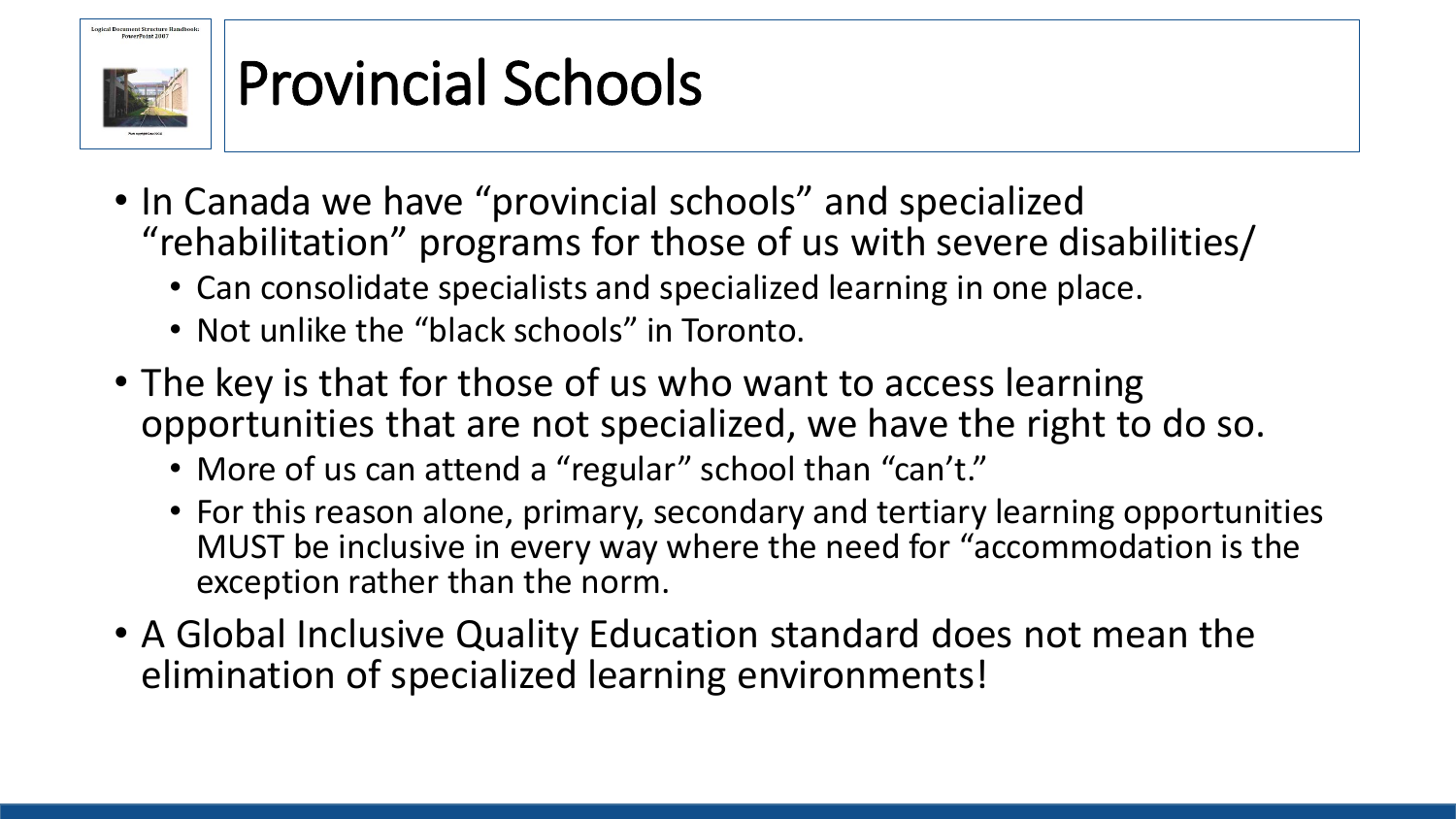

#### The Global Impact

- Consider countries and regions where those of us with disabilities are kept away from others.
- Consider countries and regions where those of us with disabilities do not have any learning or educational opportunities.
- Consider cultural environments where women and girls do not have access to learning/education – where on the cultural scale are those of us with disabilities?
- As we gather and work through the creation of a global inclusive quality education standard, we set the framework for the advancement of human rights and access to learning and educational opportunities for all of us with disabilities.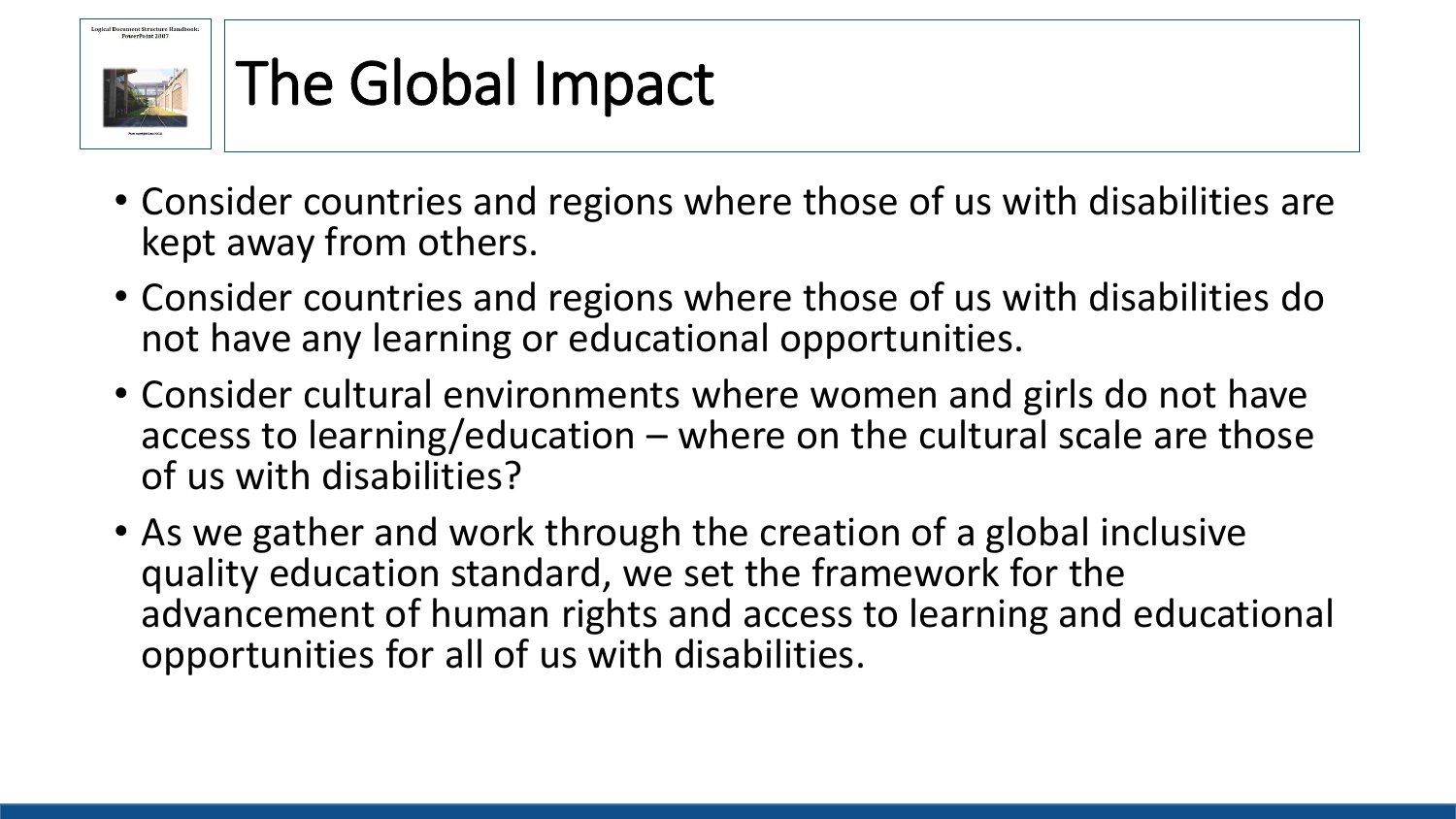

#### WE MUST Hire Teachers with Disabilities!

- In academic environments "Disability Services" must meet the needs of teachers with disabilities.
- We must have teachers with disabilities in positions of leadership and as role models.
- Without professional role models with disabilities, the "dreams" and goals of students with disabilities will remain stifled and stagnant.
- We will always identify ourselves first as someone with a disability needing accommodation and fixing rather than as someone with a skills based, knowledge and contribution to make at any level of society. (Article 24 of the CRPD).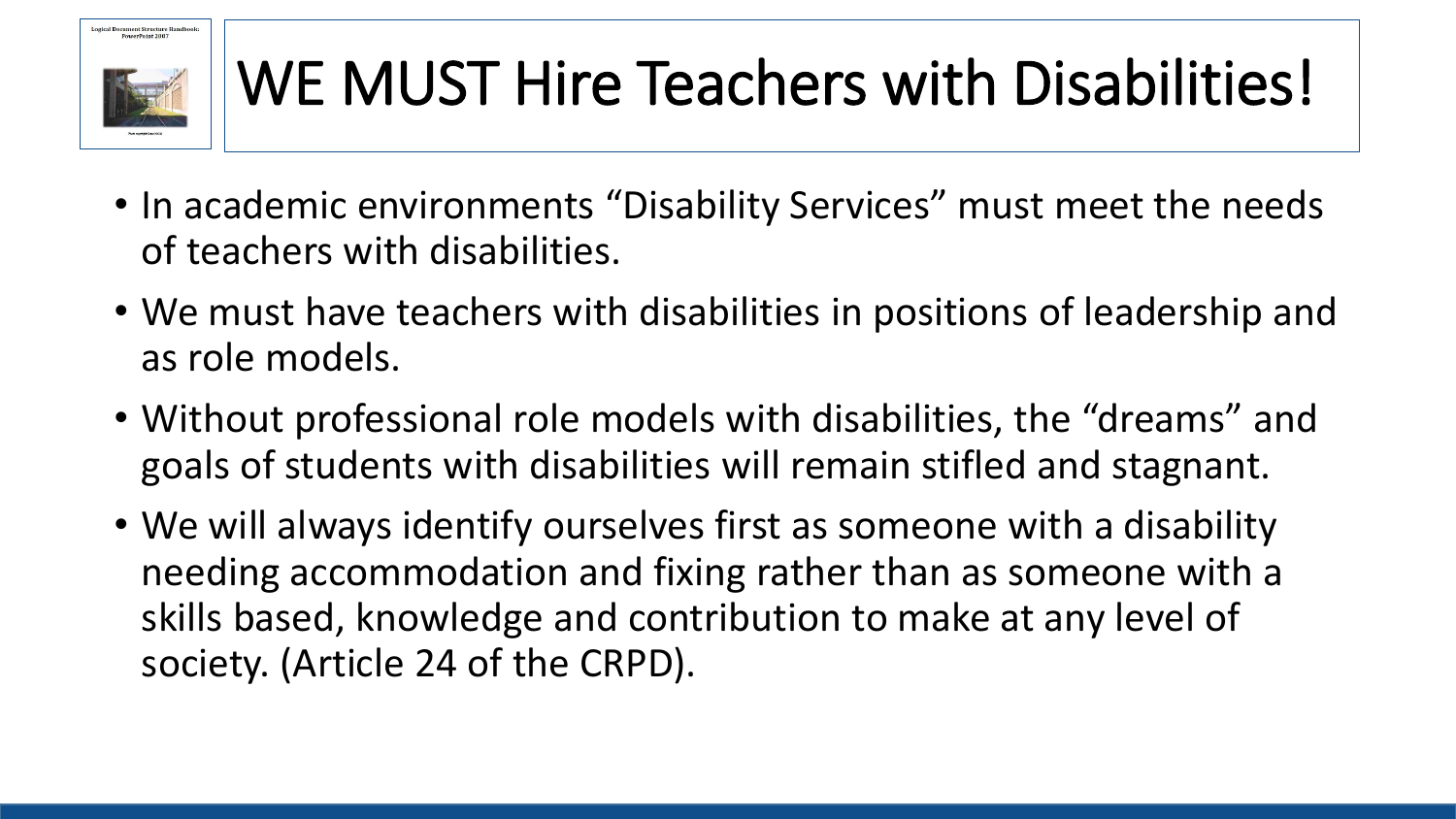

#### We Must ONLY use Accessible Technology

- Anything used in a learning environment, MUST meet standards for accessibility.
- We cannot have inaccessible tools being used in a learning environment.
- 79 BILLION \$\$\$\$ gives us the ability to demand standards compliance.
	- For example, ANY PDF MUST be PDF/UA or ISO 14289 compliant which means that the PDF viewer/reader and the adaptive technology MUST also be PDF/UA conforming.
	- Accessible word processed or presentation documents.
	- Accessible media.
	- Accessible web content.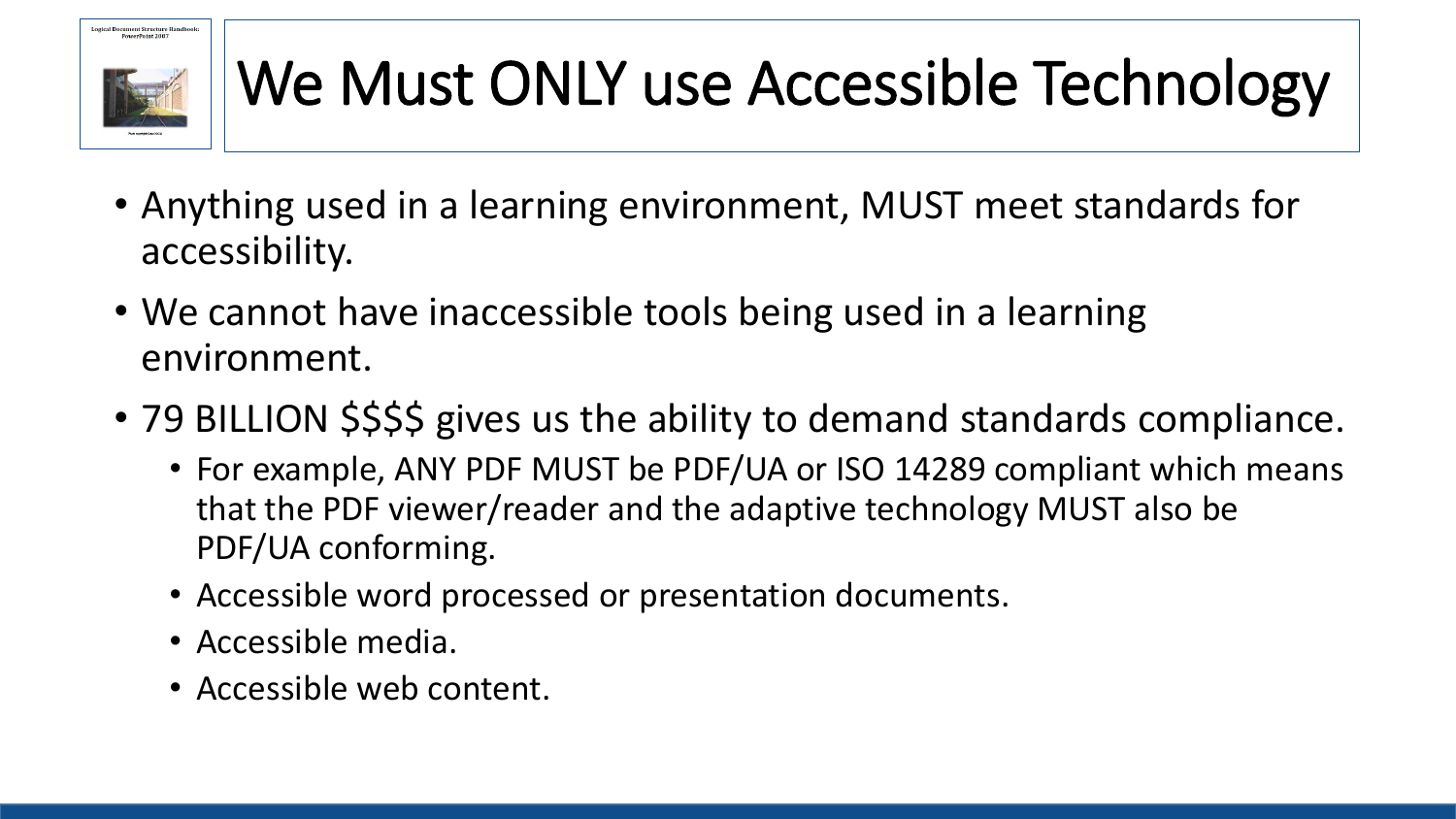

- We have peer review, collaboration, presentations, programming code, multimedia, architecture and engineering.
- NOTHING is produced by ANY student that is NOT accessible using the principles of good design and universal design.
- This should be seamlessly integrated into everything a student does and produces during their education.
- Inclusion will become part of who we are, and what we do instead of being just "what we say we will think about."
- This will drive innovation which in turn will drive inclusion…and acceptance as well as the recognition of the human rights model of disability.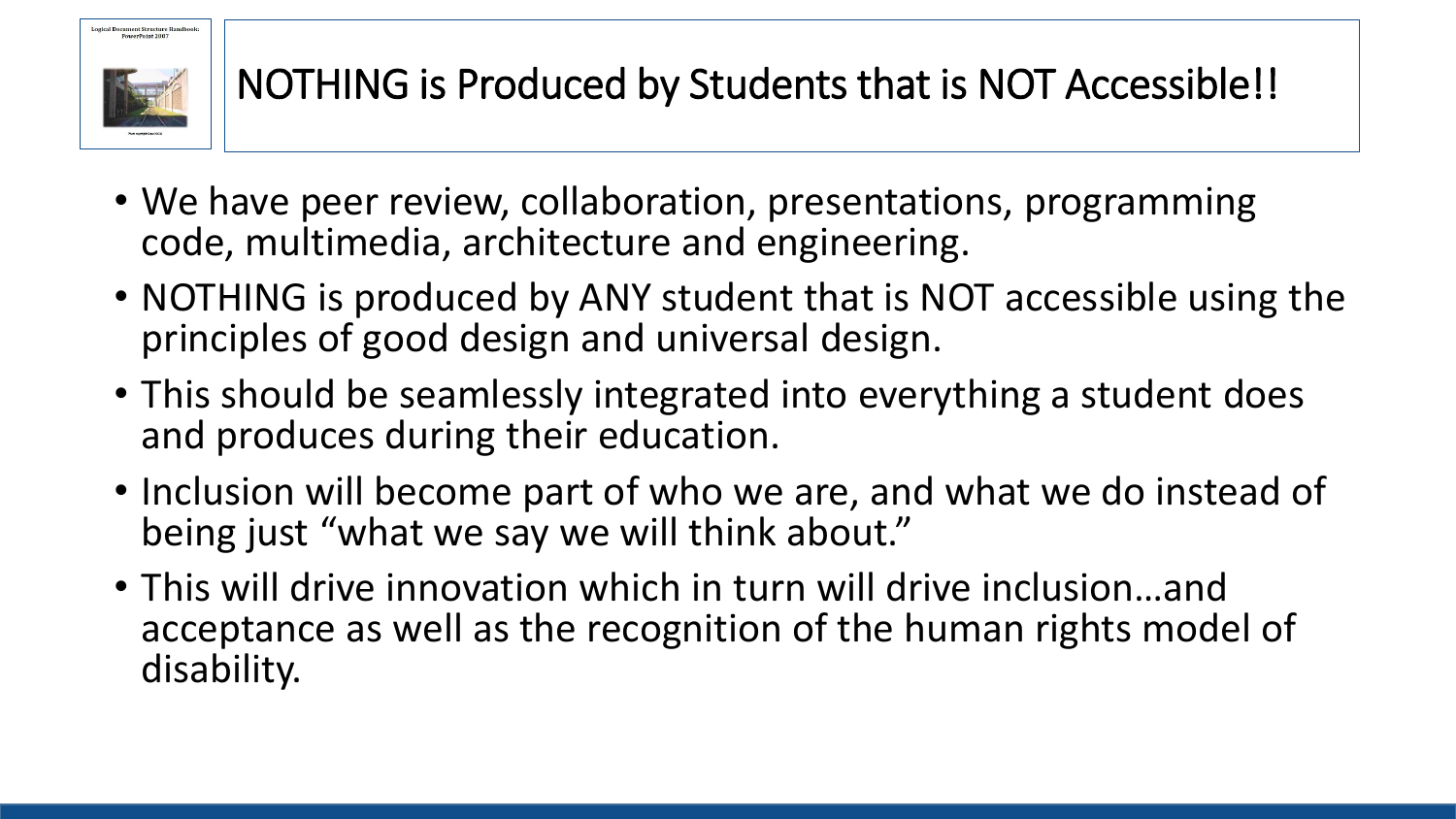

#### Global Inclusive Education Standard as Baseline

- We need a baseline standard for an inclusive global community.
- There will be resistance based on gender bias, cultural tradition and other factors.
- However, we cannot achieve the Sustainable Development Goals, primarily the eradication of poverty without creating a global inclusive education standard.
- There is an increased emphasis on the education of women and girls.
	- Women and girls with disabilities are often left out of learning opportunities.
- Even now in Ontario Canada, the provincial government is proposing funding cuts to education of those of us with disabilities without moving forward on education reform so that we move toward inclusive education.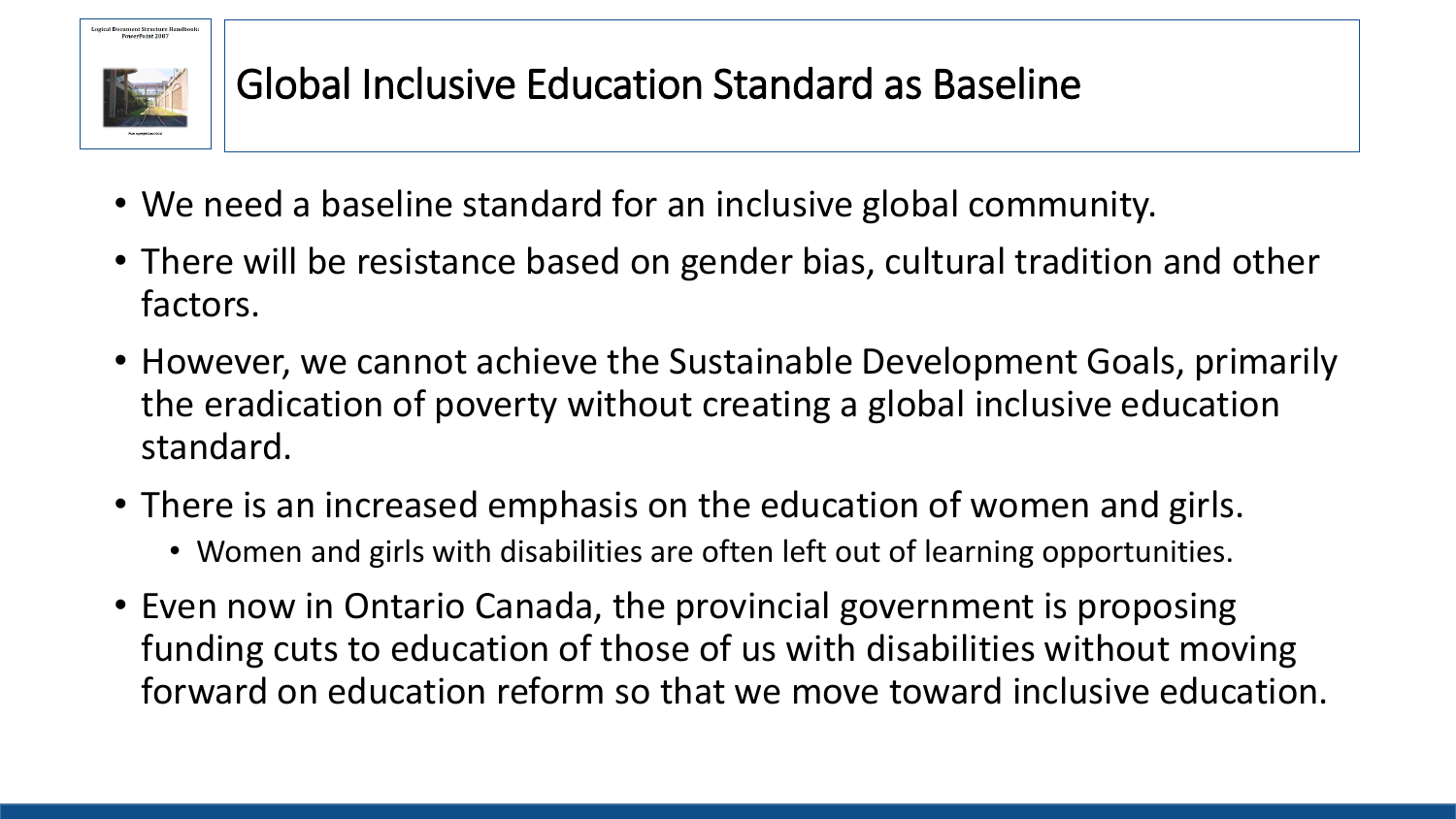

#### Every Advancement has a Starting Point!

- Including from the obvious elements of an global inclusive education standard cited in this presentation, the opportunities to begin coming together as a global community and collaboration to define and implement a global inclusive education standard are limitless.
- Imagine what we can accomplish if we start gathering at a table to advance this type of education reform and innovation.
- As a last consideration, take a look at the video from around 2009 by Corning called a [Day made of glass](https://www.youtube.com/watch?v=6Cf7IL_eZ38) and imagine what that day would look like if every element was designed to be inclusive.
	- And think of the inaccessibility of the video itself.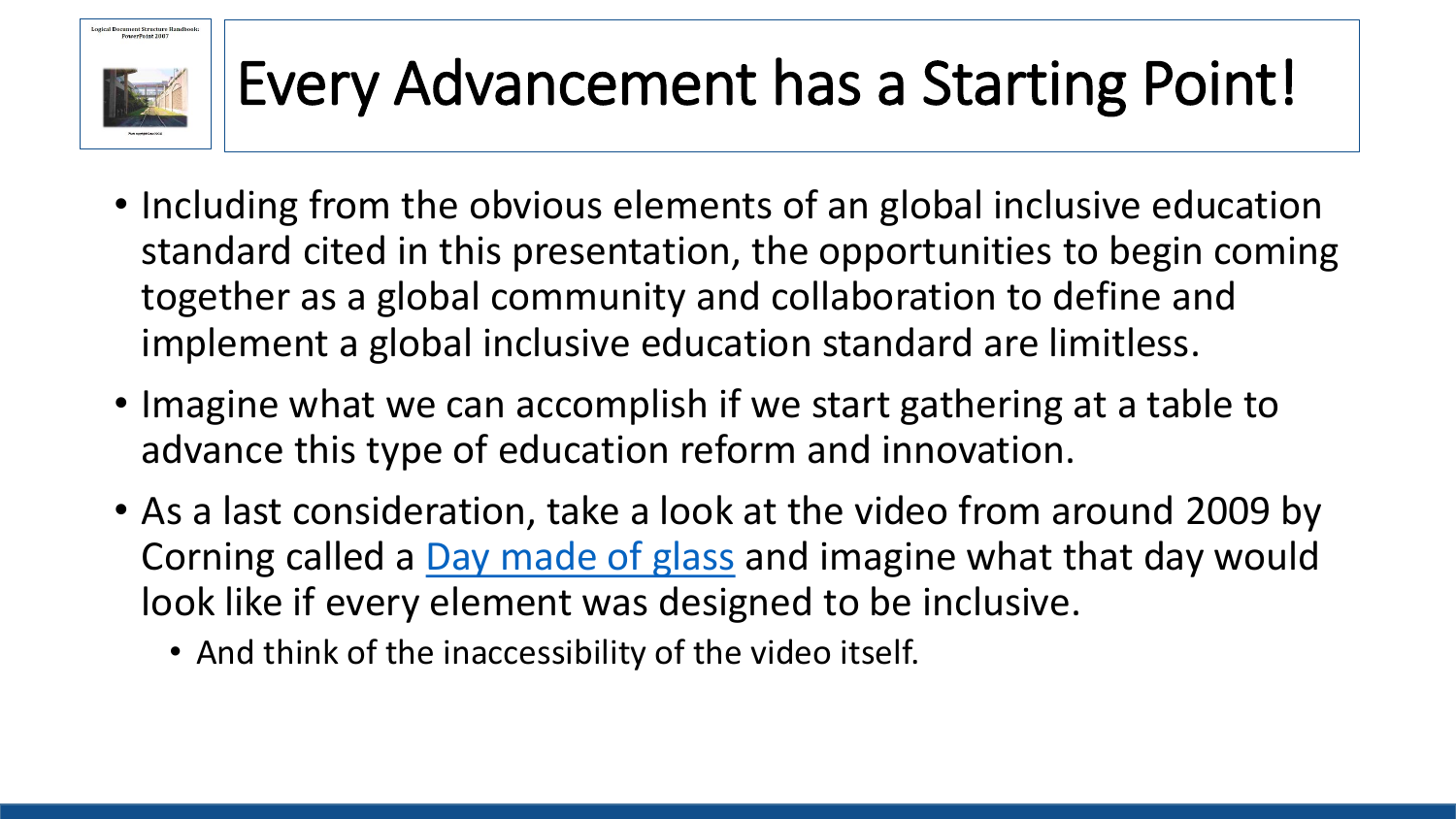



#### The following resources are available through the links provided.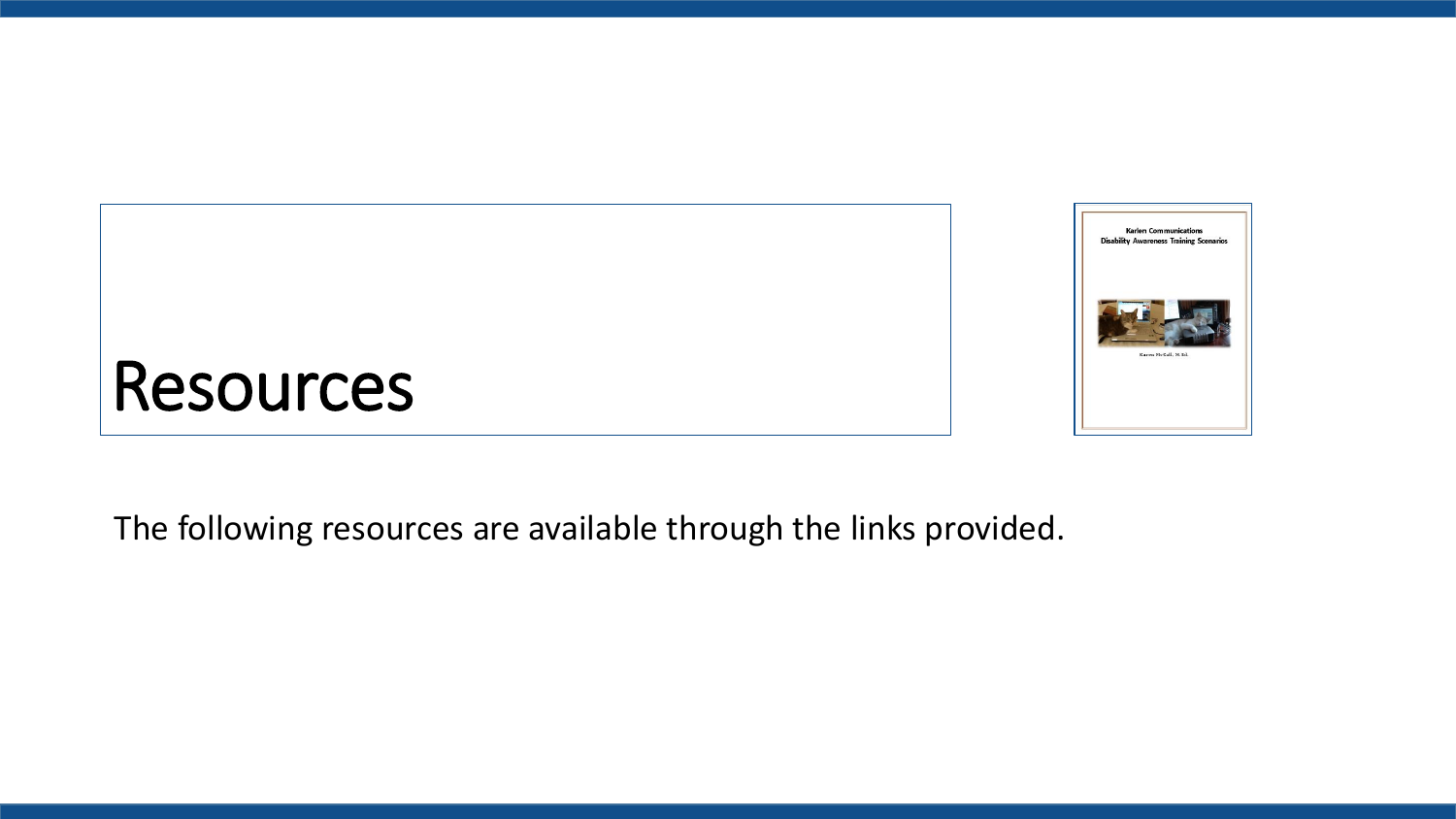

#### UN Sustainable Development Goals

- UN Sustainable Development Goals:
	- <https://sustainabledevelopment.un.org/index.php?menu=1300>
- UN Enable:, the Sustainable Development Goals
	- <http://www.un.org/disabilities/default.asp?id=1618>
- UN Enable, the Convention on the Rights of Persons with Disabilities
	- <http://www.un.org/disabilities/default.asp?navid=15&pid=150>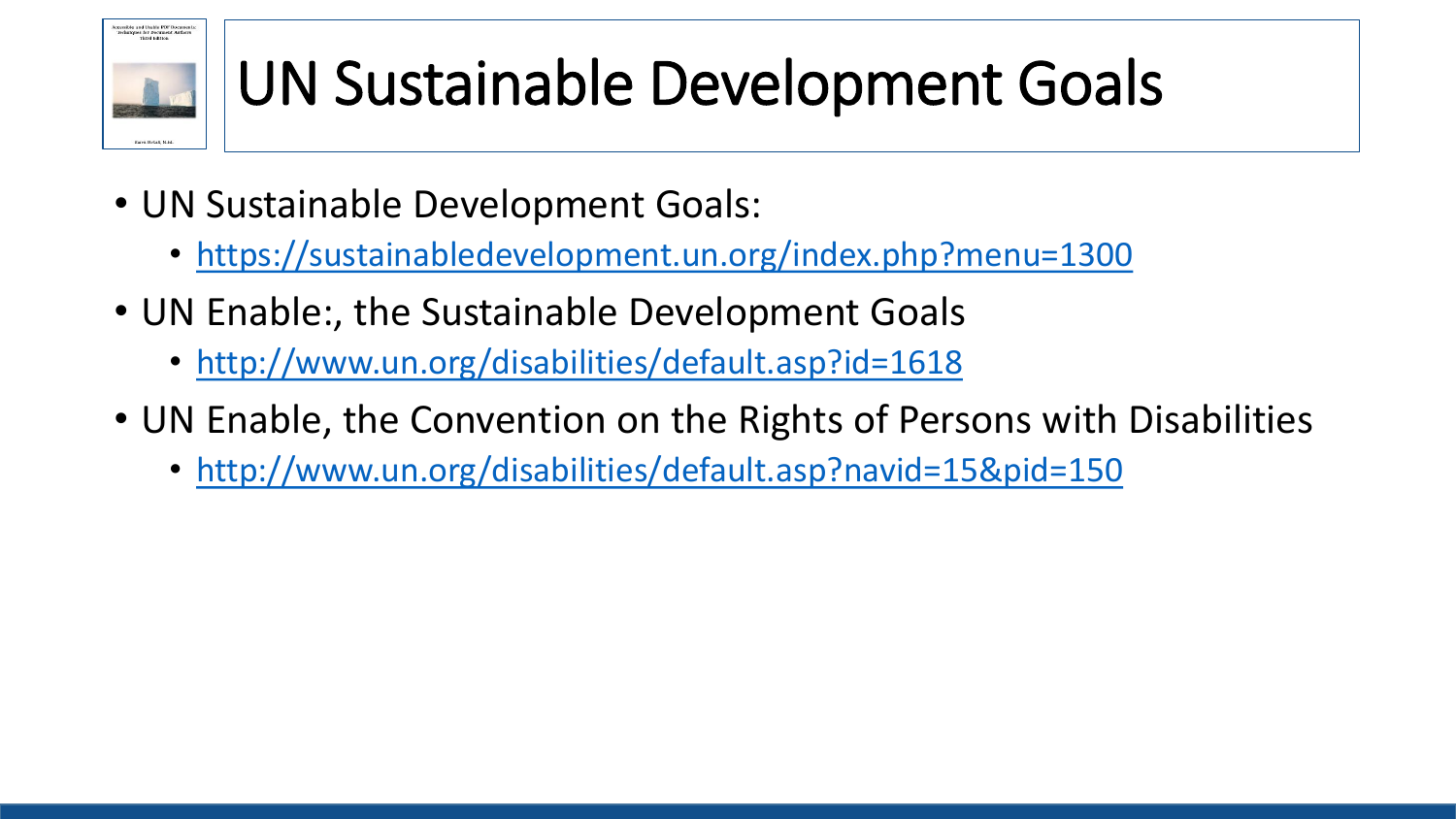

#### Zero Project 2016 Report on Inclusive Education

- Inclusive Education Report:
	- http://zeroproject.org/wp[content/uploads/2016/02/ZeroProjectReport\\_2016\\_barrierfree.pdf](http://zeroproject.org/wp-content/uploads/2016/02/ZeroProjectReport_2016_barrierfree.pdf)
- Independent living and Political Participation (2015)
	- [http://zeroproject.org/wp-content/uploads/2015/03/ZP-](http://zeroproject.org/wp-content/uploads/2015/03/ZP-Report_Barrierfree.pdf)Report\_Barrierfree.pdf
- Accessibility (2014)
	- [http://zeroproject.org/wp-content/uploads/2013/12/ZERO-PROJECT-REPORT-](http://zeroproject.org/wp-content/uploads/2013/12/ZERO-PROJECT-REPORT-2014.pdf)2014.pdf
- Employment (2013)
	- http://zeroproject.org/wp-content/uploads/2013/12/Zero-Report e -2013.pdf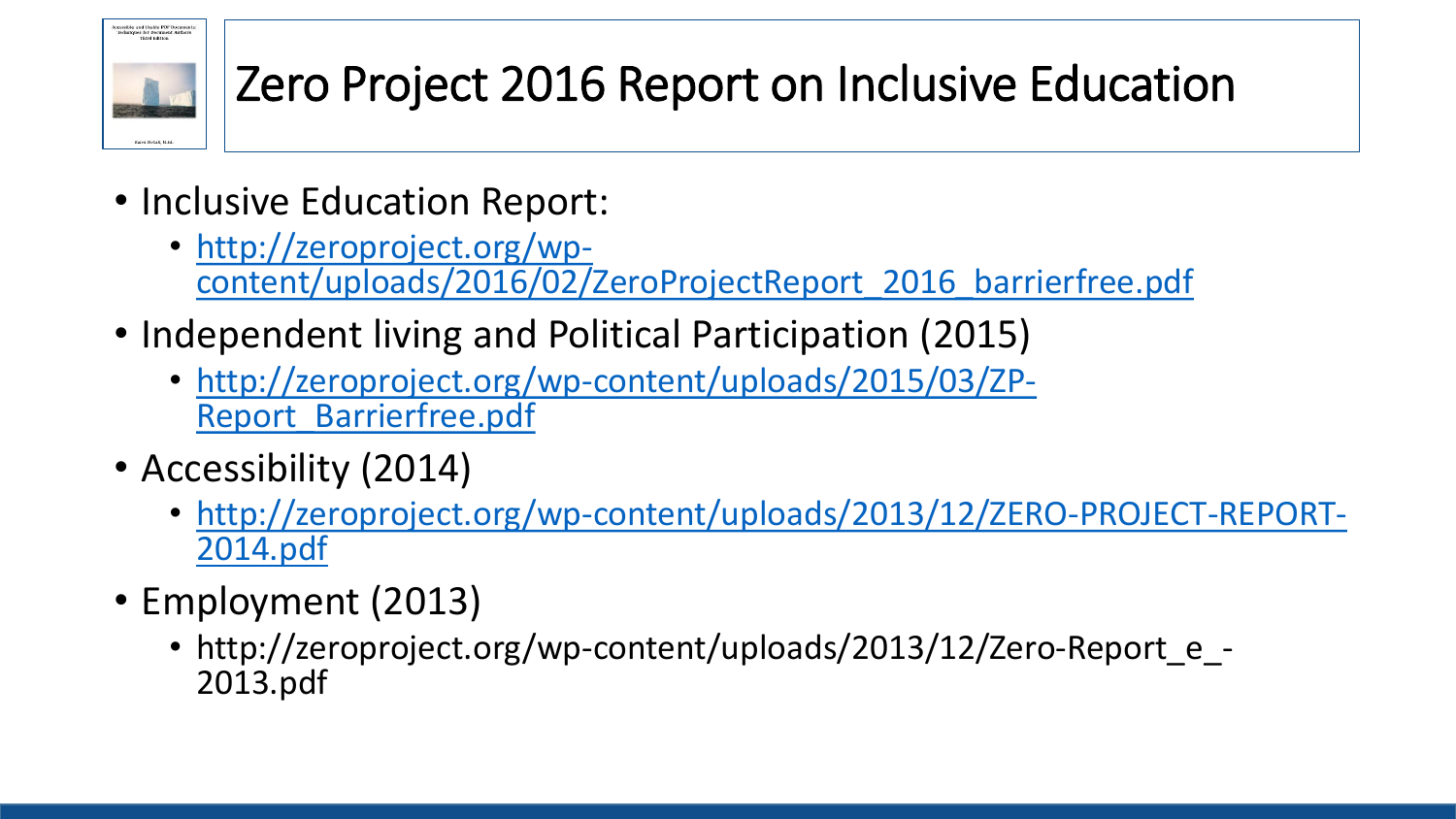

#### UN Enable

- Convention on the Rights of Persons with Disabilities:
	- [https://www.un.org/development/desa/disabilities/convention-on-the](https://www.un.org/development/desa/disabilities/convention-on-the-rights-of-persons-with-disabilities.html)rights-of-persons-with-disabilities.html
	- English version -

https://www.un.org/development/desa/disabilities/convention-on-the[rights-of-persons-with-disabilities/convention-on-the-rights-of-persons-with](https://www.un.org/development/desa/disabilities/convention-on-the-rights-of-persons-with-disabilities/convention-on-the-rights-of-persons-with-disabilities-2.html)disabilities-2.html

- Conference of States Parties to the Convention on the Rights of Persons with Disabilities.
	- [https://www.un.org/development/desa/disabilities/conference-of-states](https://www.un.org/development/desa/disabilities/conference-of-states-parties-to-the-convention-on-the-rights-of-persons-with-disabilities-2.html)parties-to-the-convention-on-the-rights-of-persons-with-disabilities-2.html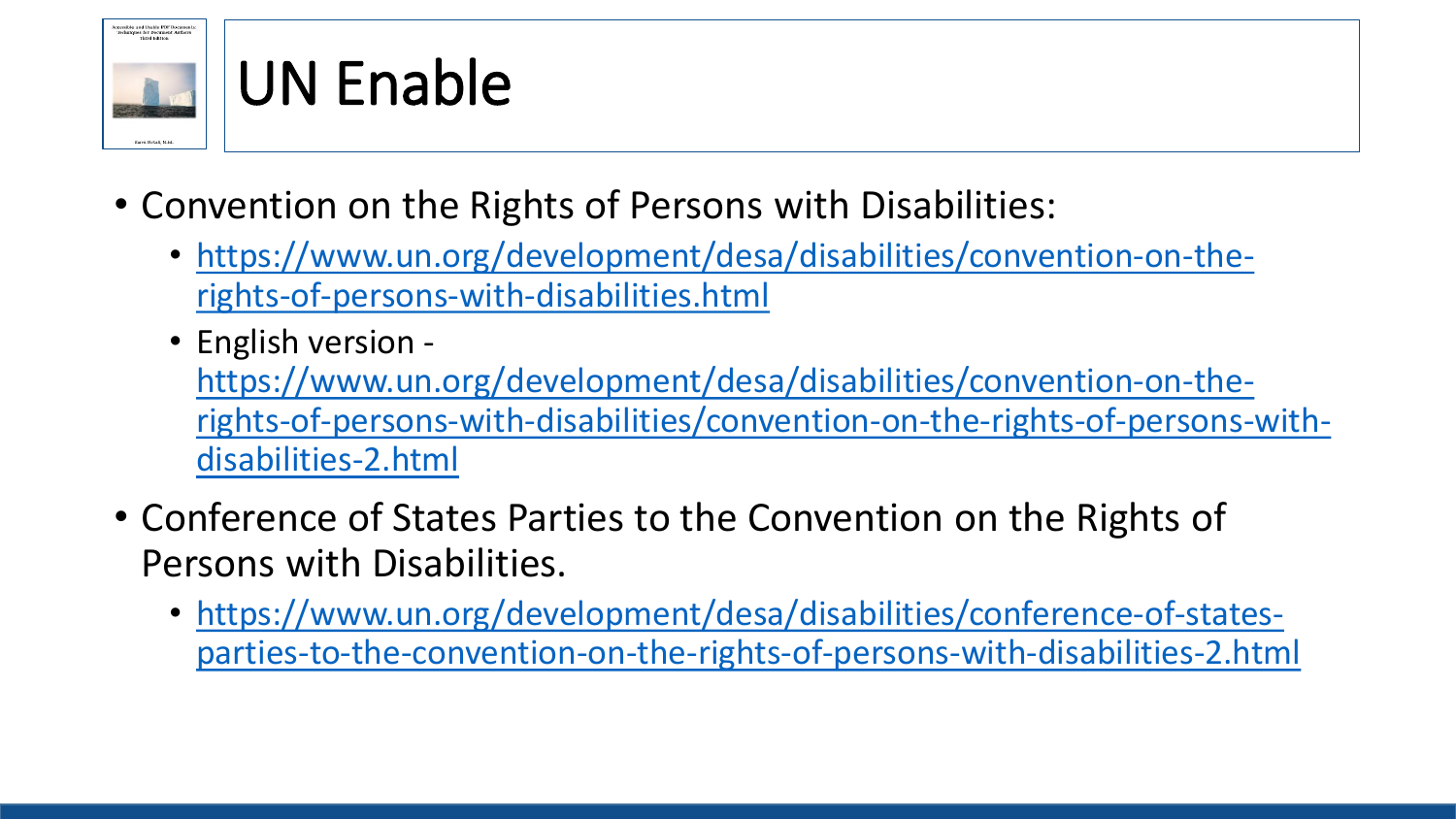

#### Image on Slides 9

- The image on slide 9 comes from Twitter and has been repeatedly posted by various organizations.
- There is a good article on the SDG's and disability: "New Resources on Agenda 2030 and the CRPD, from CBM International.
	- http://www.cbm.org/New-resources-on-Agenda-2030-and-the-CRPD-[501728.php?utm\\_content=buffer850b7&utm\\_medium=social&utm\\_source=t](http://www.cbm.org/New-resources-on-Agenda-2030-and-the-CRPD-501728.php?utm_content=buffer850b7&utm_medium=social&utm_source=twitter.com&utm_campaign=buffer) witter.com&utm\_campaign=buffer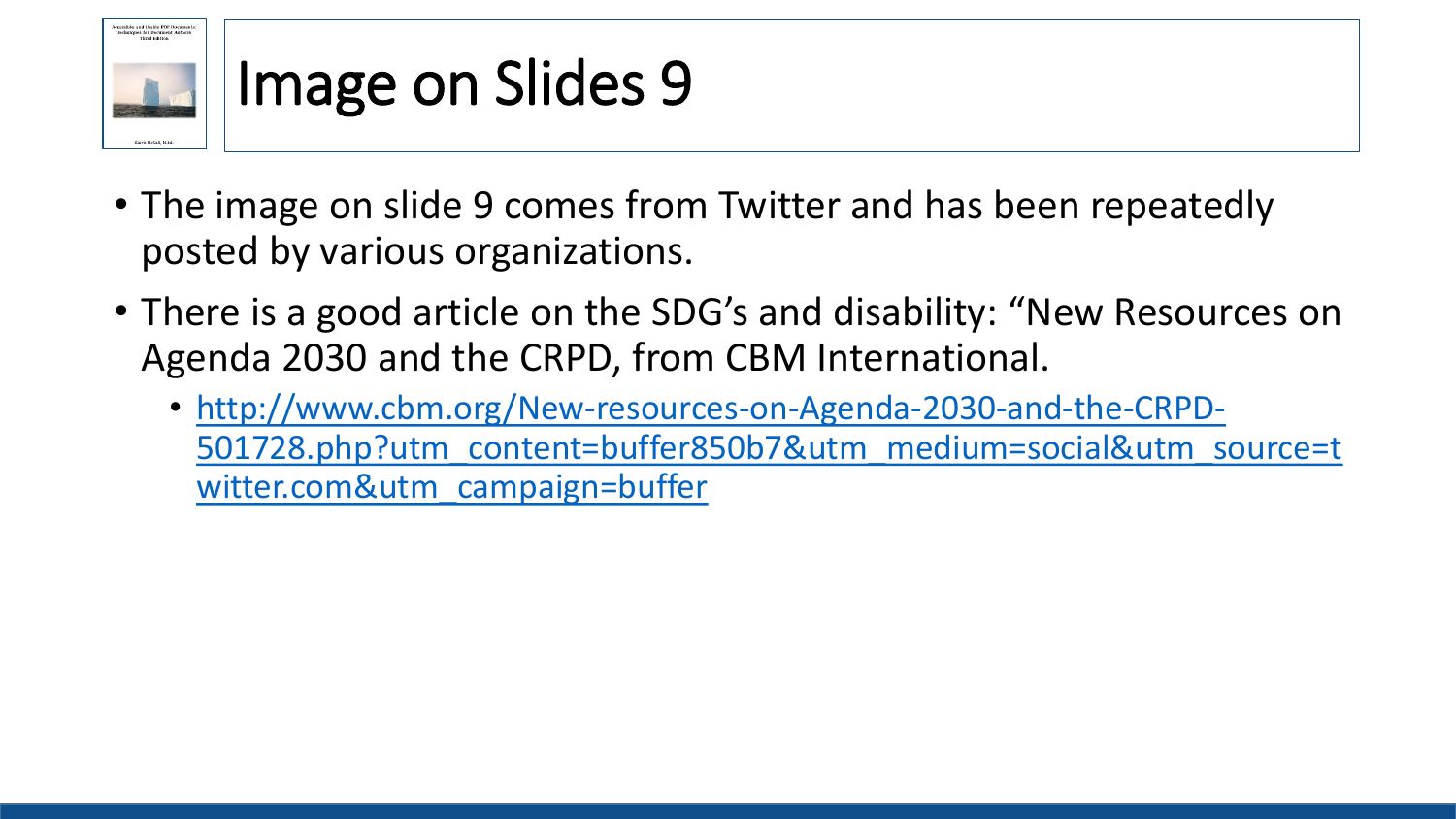

#### Other Resources

- The Commonwealth, Education Hub, Education and the SDG's:
	- [https://www.thecommonwealth-educationhub.net/practice-centre/find](https://www.thecommonwealth-educationhub.net/practice-centre/find-tools-and-resources/education-and-the-sdgs/)tools-and-resources/education-and-the-sdgs/
- Tests of Success for SDG's this is an untagged PDF that tries to force you to view the document in full screen mode. If you are using Acrobat Pro DC or Reader DC you might get a message giving you the option not to do this. I'm not sure if you get this option in previous versions of Adobe applications or other PDF viewers/readers:
	- <http://www.stakeholderforum.org/fileadmin/files/SDGsTestsOfsuccess.pdf>
	- Another example of inaccessible content and a lack of understanding of accessibility.